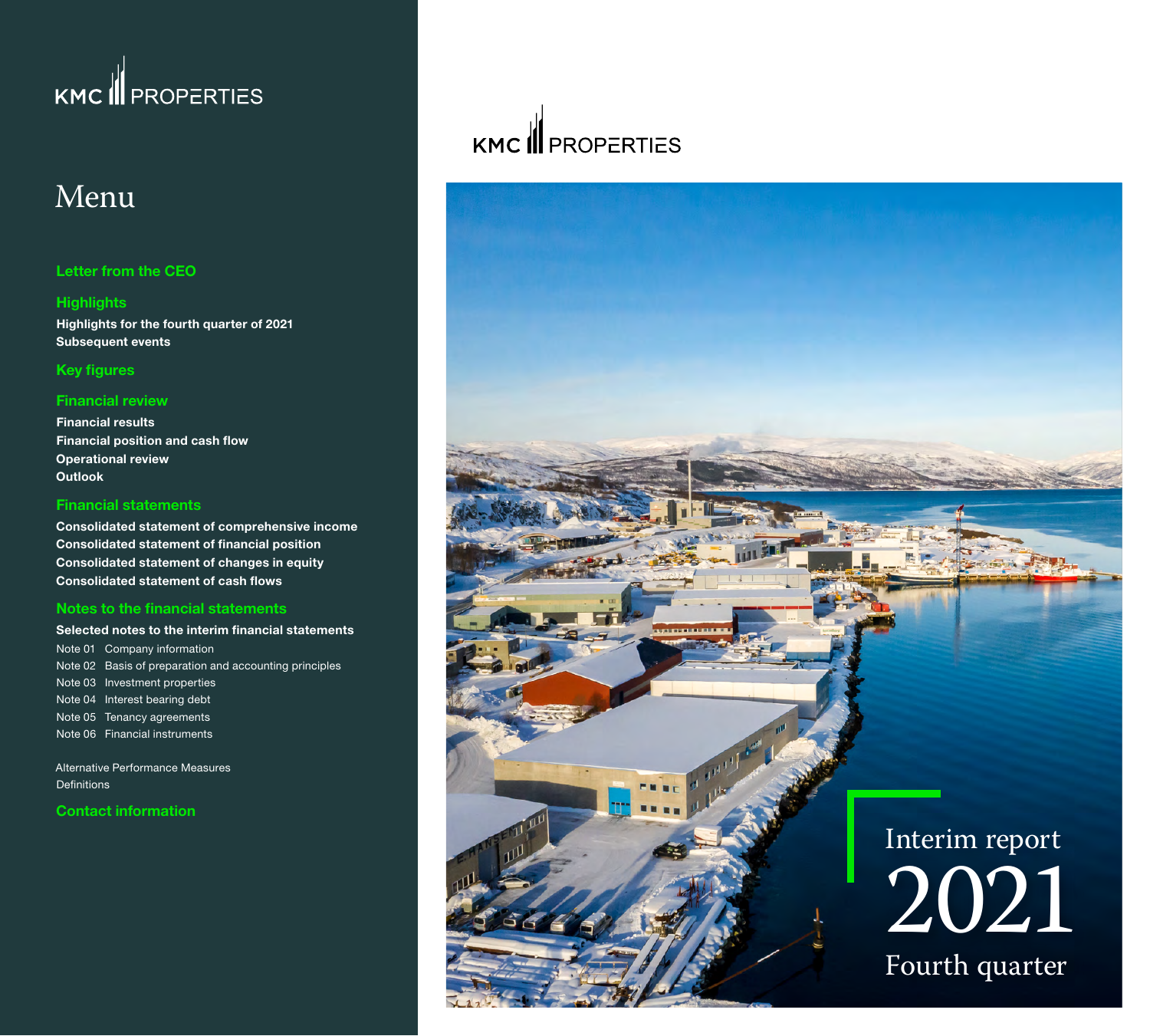## <span id="page-1-0"></span>Menu

#### **Letter from the CEO**

#### **[Highlights](#page-2-0)**

**[Highlights for the fourth quarter of 2021](#page-2-0) [Subsequent events](#page-2-0)**

#### **[Key figures](#page-3-0)**

#### **[Financial review](#page-4-0)**

**[Financial results](#page-4-0) [Financial position and cash flow](#page-5-0) [Operational review](#page-6-0) [Outlook](#page-10-0)**

#### **[Financial statements](#page-11-0)**

**[Consolidated statement of comprehensive income](#page-11-0) [Consolidated statement of financial position](#page-12-0) [Consolidated statement of changes in equity](#page-13-0) [Consolidated statement of cash flows](#page-14-0)**

#### **[Notes to the financial statements](#page-15-0)**

#### **[Selected notes to the interim financial statements](#page-15-0)**

[Note 01 Company information](#page-15-0)  [Note 02 Basis of preparation and accounting principles](#page-15-0) [Note 03 Investment properties](#page-15-0) [Note 04 Interest bearing debt](#page-16-0) [Note 05 Tenancy agreements](#page-17-0) [Note 06 Financial instruments](#page-18-0) 

[Alternative Performance Measures](#page-19-0)  **Definitions** 

#### **[Contact information](#page-21-0)**

### Comments from the CEO

2021 was an eventful year for KMC Properties ASA. The company was established through a transformative transaction in December 2020, where KMC Properties AS and Storm Real Estate ASA emerged as one listed dedicated company with focus on industrial and logistics properties.

Since then, we have focused on building a strong organisation, establishing a clear growth strategy, and delivering on said strategy through a series of value-accretive acquisitions and new development projects. We have strengthened our financial position through a successful private placement and listed our bond loan on Oslo Børs, providing us with a solid foundation to further pursue profitable growth opportunities.

In the fourth quarter of 2021, KMC Properties' rental income increased to NOK 61.7 million from NOK 57.7 million in the previous quarter, driven by additional income generated from new investments. For the full year, rental income came in at NOK 226.1 million.

We announced a total of five acquisitions and three new development projects in 2021, contributing to the annual growth of approximately 30 per cent. At 31 December 2021, the value of our portfolio stood at NOK 4.0 billion, compared to NOK 3.1 billion at year-end 2020.

In the fourth quarter, we added two production facilities to our portfolio, both solid tenants. We acquired a modern industrial property at Ågotnes near Bergen in November for a consideration of approximately NOK 128 million, with a lease agreement with PSW Technology. The property, which comes with attractive development opportunities, is strategically located close to the Coast Centre Base, a leading service and supply base to the North Sea oil and gas fields, and the planned new eco-friendly, state-of-theart goods cargo port at Ågotnes. The facility's two main buildings are close to 30 per cent energy self-sufficient, through solar panels installed on their roofs that have an estimated potential of generating 165 000 kWh per year, and a B energy rating. KMC Properties is committed to operating in a sustainable manner, prioritising energy-efficient and green real estate, and therefore the environmental profile of PSW's plant at Ågotnes played an important role in our investment decision.



In December, we acquired a production facility in Fredrikstad for NOK 52 million, with a 12-year lease agreement with Biobe AS, owned by BEWI Invest, our largest shareholder.

We were also very pleased to enter a new rental agreement with First Seafood AS for a production facility in Kongsvinger, bringing our portfolio occupancy rate up to 99 per cent as per 1 January 2022. First Seafood is owned by Insula, our second-largest tenant.

Our development projects continued to show good progress in the fourth quarter. We completed the pre-project phase for BEWI's new packaging facility on Jøsnøya, and successfully performed a legal and technical due diligence for Slakteriet's new salmon slaughterhouse facility in Florø. The construction of a new production facility for Oppdal Spekemat is progressing as planned, with expected completion in the second half of 2022.

All our new projects benefit from having strategic locations, modern facilities, long lease agreements and attractive counterparties, in line with our investment strategy.

KMC Properties' growth journey is showing no signs of slowing down in 2022, with two additional acquisitions announced and excellent progress being made on our development projects. Our pipeline of new investment opportunities continues to develop, with a number of exciting leads firming up.

We are proud of what we accomplished over the course of KMC Properties' first year. We enter 2022 with a strong organisation, a solid financial platform, an increasingly diversified property portfolio, and an attractive pipeline of opportunities, enabling us to continue to deliver on our growth ambitions. Our strategic target of having a NOK 8 billion real estate portfolio by the end of 2025 is well within reach.

Trondheim, 23 February 2022 **Liv Malvik**



*Chief executive officer, KMC Properties ASA*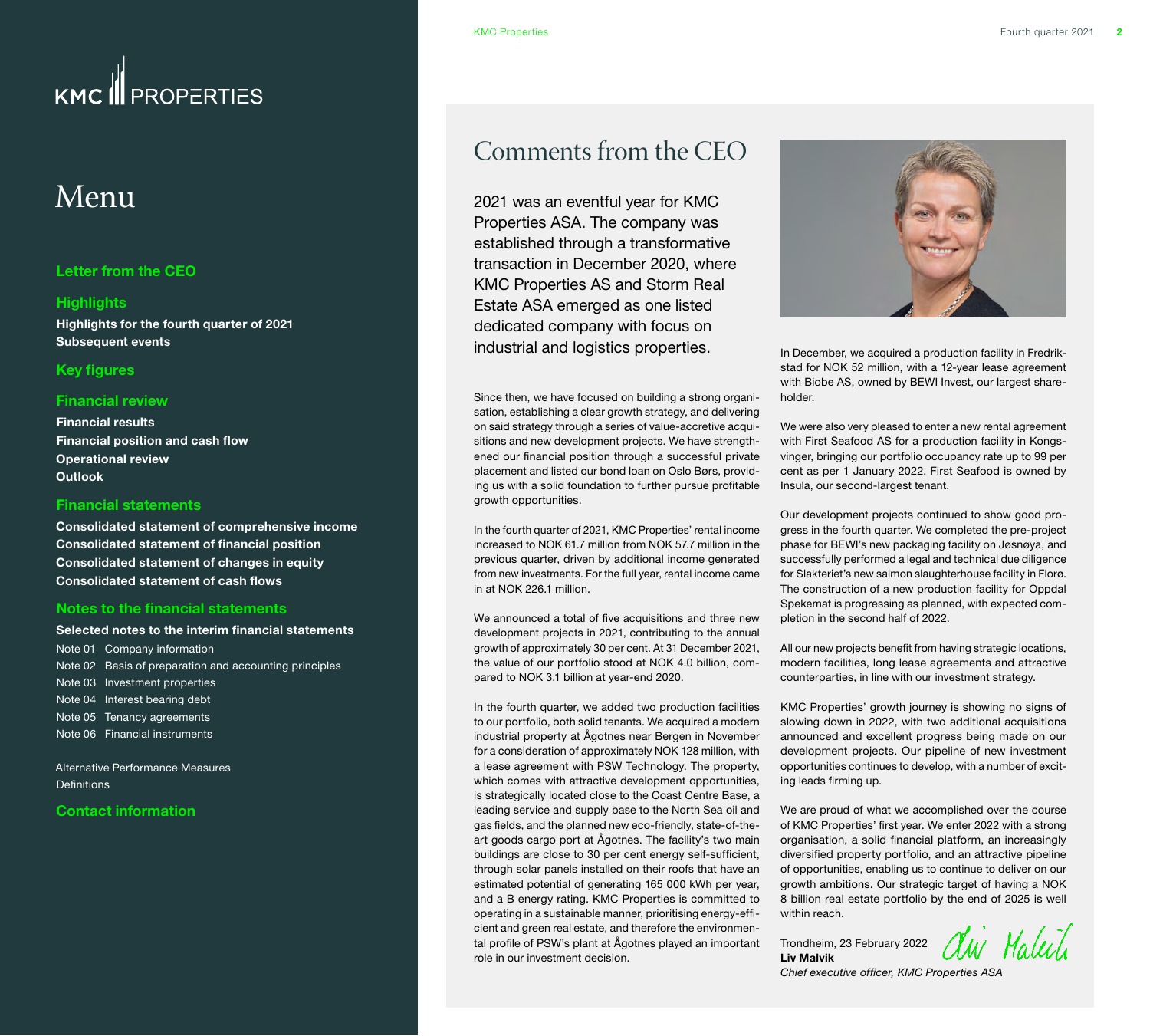## <span id="page-2-0"></span> $\overline{\text{M}}$ enu

#### **[Letter from the CEO](#page-1-0)**

#### **Highlights**

**Highlights for the fourth quarter of 2021 Subsequent events**

#### **[Key figures](#page-3-0)**

#### **[Financial review](#page-4-0)**

**[Financial results](#page-4-0) [Financial position and cash flow](#page-5-0) [Operational review](#page-6-0) [Outlook](#page-10-0)**

#### **[Financial statements](#page-11-0)**

**[Consolidated statement of comprehensive income](#page-11-0) [Consolidated statement of financial position](#page-12-0) [Consolidated statement of changes in equity](#page-13-0) [Consolidated statement of cash flows](#page-14-0)**

#### **[Notes to the financial statements](#page-15-0)**

#### **[Selected notes to the interim financial statements](#page-15-0)** [Note 01 Company information](#page-15-0)

[Note 02 Basis of preparation and accounting principles](#page-15-0) [Note 03 Investment properties](#page-15-0) [Note 04 Interest bearing debt](#page-16-0) [Note 05 Tenancy agreements](#page-17-0) [Note 06 Financial instruments](#page-18-0) 

[Alternative Performance Measures](#page-19-0)  [Definitions](#page-20-0) 

#### **[Contact information](#page-21-0)**

## Highlights

### Highlights for the fourth quarter of 2021

- Income of NOK 61.7 million for the fourth quarter of 2021
- Net income from property management of NOK 23.7 million
- Acquisition of industrial property at Ågotnes for NOK 128 million, with PSW Technology as tenant
- Acquisition of production facility in Fredrikstad for NOK 52 million with initial lease of 12 years with Biobe AS
- New rental agreement with First Seafood in Kongsvinger with initial lease of 10 years
- Completion of subsequent offering at NOK 8.0 per shares, following private placement in September
- Listing of senior secured bond on Oslo Stock Exchange
- Invested NOK ~47.2 million in development of existing properties

#### Subsequent events

- Acquisition of meat processing facility near Narvik in Northern Norway for NOK 100 million
- Acquisition of herring production facility in Sweden from Klädesholmen Seafood for SEK 90 million
- Progress to new conditional agreement with Slakteriet for development of NOK 620 million salmon slaughterhouse facility





Portfolio value **˜ 4.0bn**

Wault (years) **˜ 10.4**

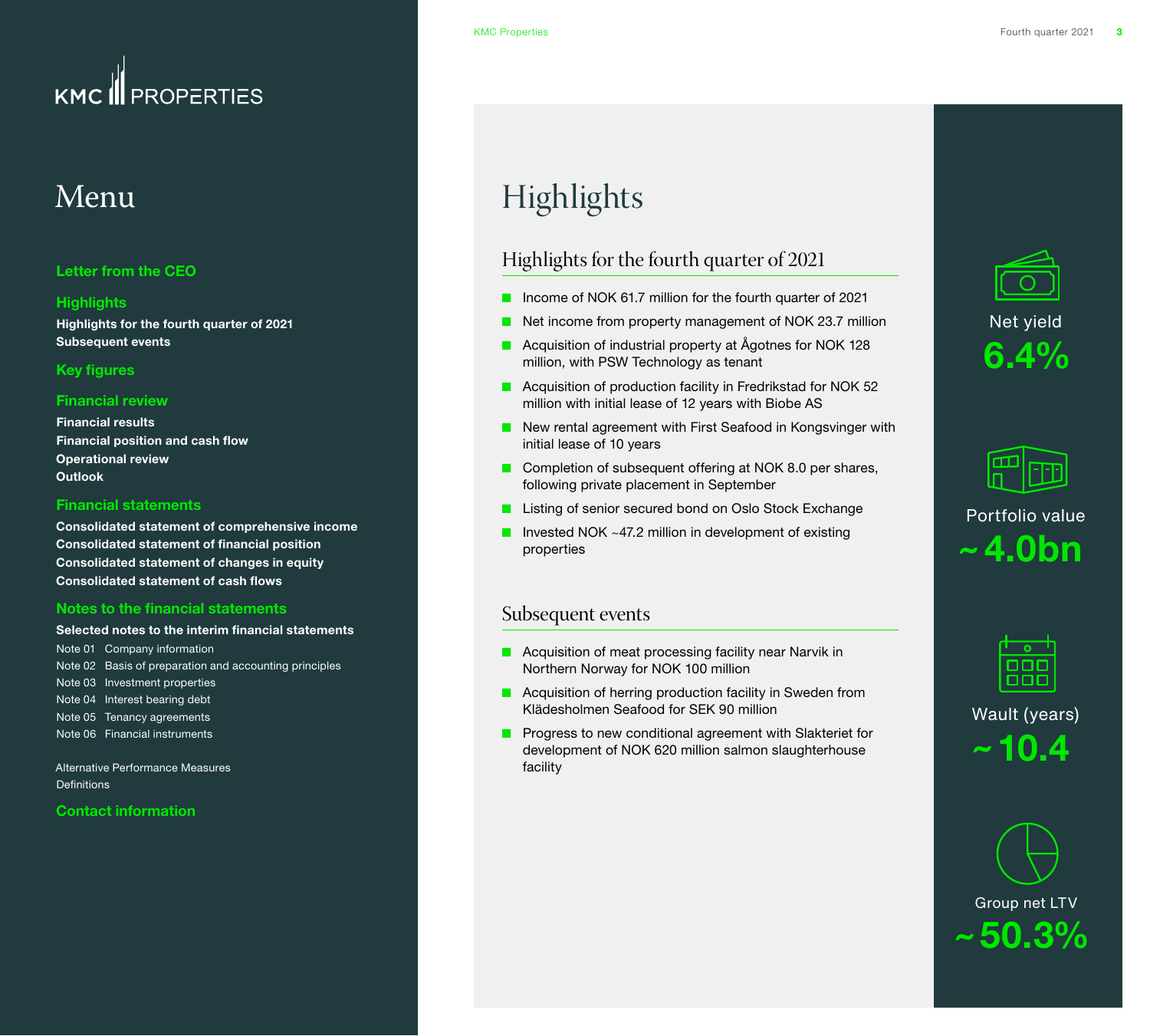### <span id="page-3-0"></span>Menu

#### **[Letter from the CEO](#page-1-0)**

#### **[Highlights](#page-2-0)**

**[Highlights for the fourth quarter of 2021](#page-2-0) [Subsequent events](#page-2-0)**

#### **Key figures**

#### **[Financial review](#page-4-0)**

**[Financial results](#page-4-0) [Financial position and cash flow](#page-5-0) [Operational review](#page-6-0) [Outlook](#page-10-0)**

#### **[Financial statements](#page-11-0)**

**[Consolidated statement of comprehensive income](#page-11-0) [Consolidated statement of financial position](#page-12-0) [Consolidated statement of changes in equity](#page-13-0) [Consolidated statement of cash flows](#page-14-0)**

#### **[Notes to the financial statements](#page-15-0)**

#### **[Selected notes to the interim financial statements](#page-15-0)** [Note 01 Company information](#page-15-0)  [Note 02 Basis of preparation and accounting principles](#page-15-0) [Note 03 Investment properties](#page-15-0) [Note 04 Interest bearing debt](#page-16-0) [Note 05 Tenancy agreements](#page-17-0) [Note 06 Financial instruments](#page-18-0)

[Alternative Performance Measures](#page-19-0)  **Definitions** 

#### **[Contact information](#page-21-0)**

## Key figures

| Amounts in NOK million                            | Q4 2021          | Q3 2021     | Q2 2021     | Q1 2021             | 2021        | 2020                |
|---------------------------------------------------|------------------|-------------|-------------|---------------------|-------------|---------------------|
| Income                                            | 61.7             | 57.7        | 53.7        | 53.1                | 226.1       | 51.8                |
| Change from previous period                       | 7%               | 7%          | 1%          | $N/A$ <sup>1)</sup> | 377%        | $N/A$ <sup>1)</sup> |
| Net operating income (NOI)                        | 58.4             | 55.6        | 51.7        | 48.9                | 214.6       | 49                  |
| Change from previous period                       | 5%               | 8%          | 6%          | $N/A$ <sup>1)</sup> | 338%        | $N/A$ <sup>1)</sup> |
| Net income from property management <sup>2)</sup> | 23.7             | 22.2        | 14.9        | 4.9                 | 66.1        | 8.3                 |
| Change from previous period                       | 7%               | 49%         | 220%        | $N/A$ <sup>1)</sup> | 696%        | $N/A$ <sup>1)</sup> |
| Profit before tax                                 | 139.7            | 122.4       | 43.8        | 76.5                | 382.3       | 406.9               |
| Change from previous period                       | 14%              | 179%        | (43%)       | $N/A$ <sup>1)</sup> | (6%)        | $N/A$ <sup>1)</sup> |
| Profit after tax                                  | 114.3            | 99.1        | 30.9        | 60.6                | 304.8       | 312.6               |
| Change from previous period                       | 15%              | 221%        | (49%)       | $N/A$ <sup>1)</sup> | (2%)        | $N/A$ <sup>1)</sup> |
| Group property portfolio value (NOK million)      | 4 0 0 2          | 3705        | 3 3 0 7     | 3094                | 4 0 0 2     | 3 0 9 0             |
| Number of properties                              | 45 <sup>6)</sup> | 43          | 42          | 40                  | 45          | 40                  |
| Property net yield                                | 6.4%             | 6.2%        | 6.1%        | 6.2%                | 6.4%        | 6.3%                |
| WAULT (years) <sup>3)</sup>                       | 10.4             | 10.5        | 10.6        | 10.7                | 10.4        | 10.7                |
| Occupancy rate $(%)^{5}$                          | 98.8%            | 98.8%       | 98.8%       | 98.7%               | 98.8%       | 98.7%               |
| Net nominal interest bearing debt <sup>2)</sup>   | 2011             | 1861        | 1873        | 1745                | 2011        | 1 7 1 7             |
| Group net loan to value $(\%)^2$                  | 50.3%            | 50.2%       | 56.6%       | 56.4%               | 50.3%       | 55.6%               |
| Net asset value adjusted (NOK million)            | 1968             | 1824        | 1 4 0 3     | 1 2 9 7             | 1968        | 1293                |
| Number of shares                                  | 281 871 544      | 279 246 544 | 241 746 544 | 241 746 544         | 281 871 544 | 240 765 311         |
| Change from previous period                       | 1%               | 16%         | 0%          | 0%                  | 17%         | N/A                 |
| Net income from property management per share     | 0.08             | 0.08        | 0.06        | 0.02                | 0.23        | 0.03                |
| Change from previous period                       | 6%               | 29%         | 204%        | (32%)               | 682%        | N/A                 |
| Profit after tax per share (in NOK)               | 0.41             | 0.35        | 0.13        | 0.25                | 1.09        | 1.30                |
| Change from previous period                       | 14%              | 178%        | (49%)       | (81%)               | (17%)       | N/A                 |
| Net asset value adjusted pr share                 | 6.98             | 6.53        | 5.80        | 5.37                | 6.98        | 5.37                |
| Change from previous period                       | 7%               | 13%         | 8%          | 0%                  | 30%         | N/A                 |
| Share price end of period $\frac{7}{2}$           | 10.70            | 8.12        | 6.43        | 6.81                | 10.70       | 12.08               |
| Change from previous period                       | 32%              | 26%         | (6%)        | (44%)               | $(11\%)$    | N/A                 |
| Share price 4) / NAV                              | 1,5              | 1,2         | 1,1         | 1,3                 | 1,5         | 2,2                 |
| Change from previous period                       | 23%              | 12%         | $-13%$      | $-44%$              | $-32%$      | N/A                 |
|                                                   |                  |             |             |                     |             |                     |

*1) Not applicable - The current business was established in December 2020.*

*2) See section concerning "Alternative performance measures" for calculation of the key figure.*

*3) Does not include property in Moscow.*

*4) Share price at period end.*

*5) Since period end the occupancy rate has increased to 99 per cent.*

*6) Since period end the group has purchased two additional properties.*

*7) Intraday volume-weighted average price (VWAP)*

#### *Amounts in NOK million* Annual run rate 1)

| Gross rental income                       | 284.0   |
|-------------------------------------------|---------|
| Property related expenses                 | (13.0)  |
| Net operating income                      | 271.0   |
| SG&A expenses <sup>2)</sup>               | (28.0)  |
| <b>EBITDA</b>                             | 243.0   |
| Realised financial expenses <sup>3)</sup> | (110.0) |
| Net income from property management       | 133.0   |
|                                           |         |

*1) Based on final agreements as of 23 February 2022.*

*2) Does not include transaction costs.* 

*3) Based on current 3 months Nibor and current swap agreements. Does not include interest expenses on revolving credit facility.*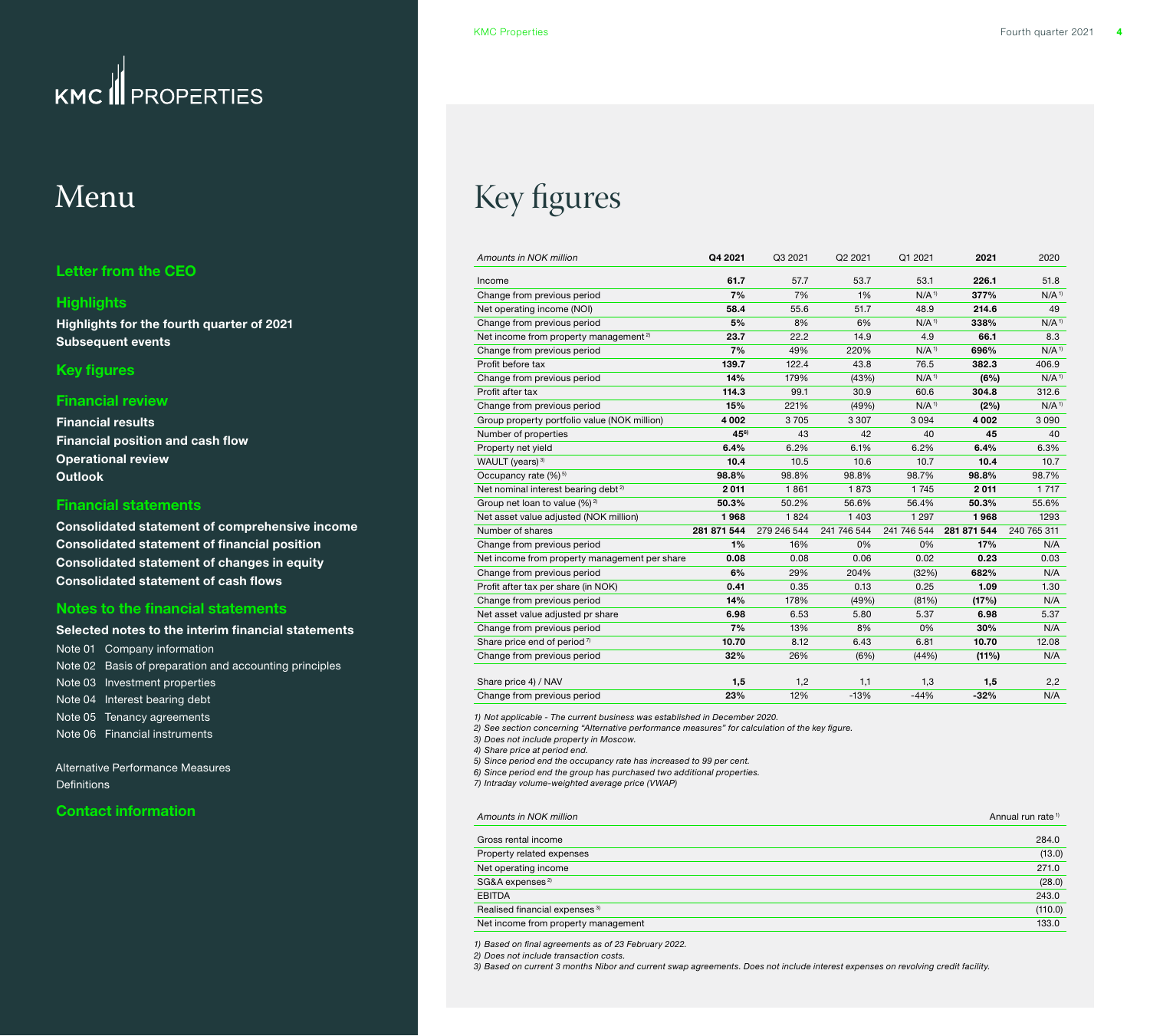### <span id="page-4-0"></span>**PROPERTIES**  $KMC$

## Menu

#### **[Letter from the CEO](#page-1-0)**

#### **[Highlights](#page-2-0)**

**[Highlights for the fourth quarter of 2021](#page-2-0) [Subsequent events](#page-2-0)**

#### **[Key figures](#page-3-0)**

#### **Financial review**

**Financial results [Financial position and cash flow](#page-5-0) [Operational review](#page-6-0) [Outlook](#page-10-0)**

#### **[Financial statements](#page-11-0)**

**[Consolidated statement of comprehensive income](#page-11-0) [Consolidated statement of financial position](#page-12-0) [Consolidated statement of changes in equity](#page-13-0) [Consolidated statement of cash flows](#page-14-0)**

#### **[Notes to the financial statements](#page-15-0)**

#### **[Selected notes to the interim financial statements](#page-15-0)** [Note 01 Company information](#page-15-0)

[Note 02 Basis of preparation and accounting principles](#page-15-0) [Note 03 Investment properties](#page-15-0) [Note 04 Interest bearing debt](#page-16-0) [Note 05 Tenancy agreements](#page-17-0) [Note 06 Financial instruments](#page-18-0) 

[Alternative Performance Measures](#page-19-0)  **Definitions** 

#### **[Contact information](#page-21-0)**

## Financial review

On 20 December 2020, the owners of KMC Properties AS and Storm Real Estate ASA, now named KMC Properties ASA, completed a transformative agreement (the Transaction), combining the two companies into an Oslo Børs listed real estate Group, primarily within industrial- and logistics properties.

As described in the annual report for 2020, the transaction is accounted for as a reverse takeover with KMC Properties AS being identified as the accounting acquirer. Thus, consolidated financial statements have been prepared as if KMC Properties ASA is a continuation of KMC Properties AS.

As a result of KMC Properties AS being the accounting acquirer, the reported figures in the consolidated statement of comprehensive income for 2020 includes only the figures

for KMC Properties AS. Financials for Grøntvedt Næringsbygg AS, Pesca Property AS, former Storm Real Estate ASA and the four properties in the Netherlands was included into the consolidated figures for the group from 1 January 2021.

The consolidated statement of financial position at 31 December 2020 include all assets and liabilities in the companies acquired in 2020.

### Financial results

| <b>Rental income</b>                      |         |
|-------------------------------------------|---------|
| Amounts in NOK million                    | Q4 2021 |
| Contractual rental income previous period | 59.4    |
| Income from new investments               | 2.9     |
| Change in vacancy                         | 0.0     |
| Agio/disagio                              | (0.6)   |
| Other                                     | 0.0     |
| <b>Rental income current period</b>       | 61.7    |

Rental income for the fourth quarter of 2021 amounted to NOK 61.7 million. The change of approximately NOK 2.3 million from the contractual rental income in the previous period is specified in the table above.

For the full year of 2021, total rental income was NOK 226.1 million.

### **Contractual rental income development**

Based on final agreements as of 23 February 2022:

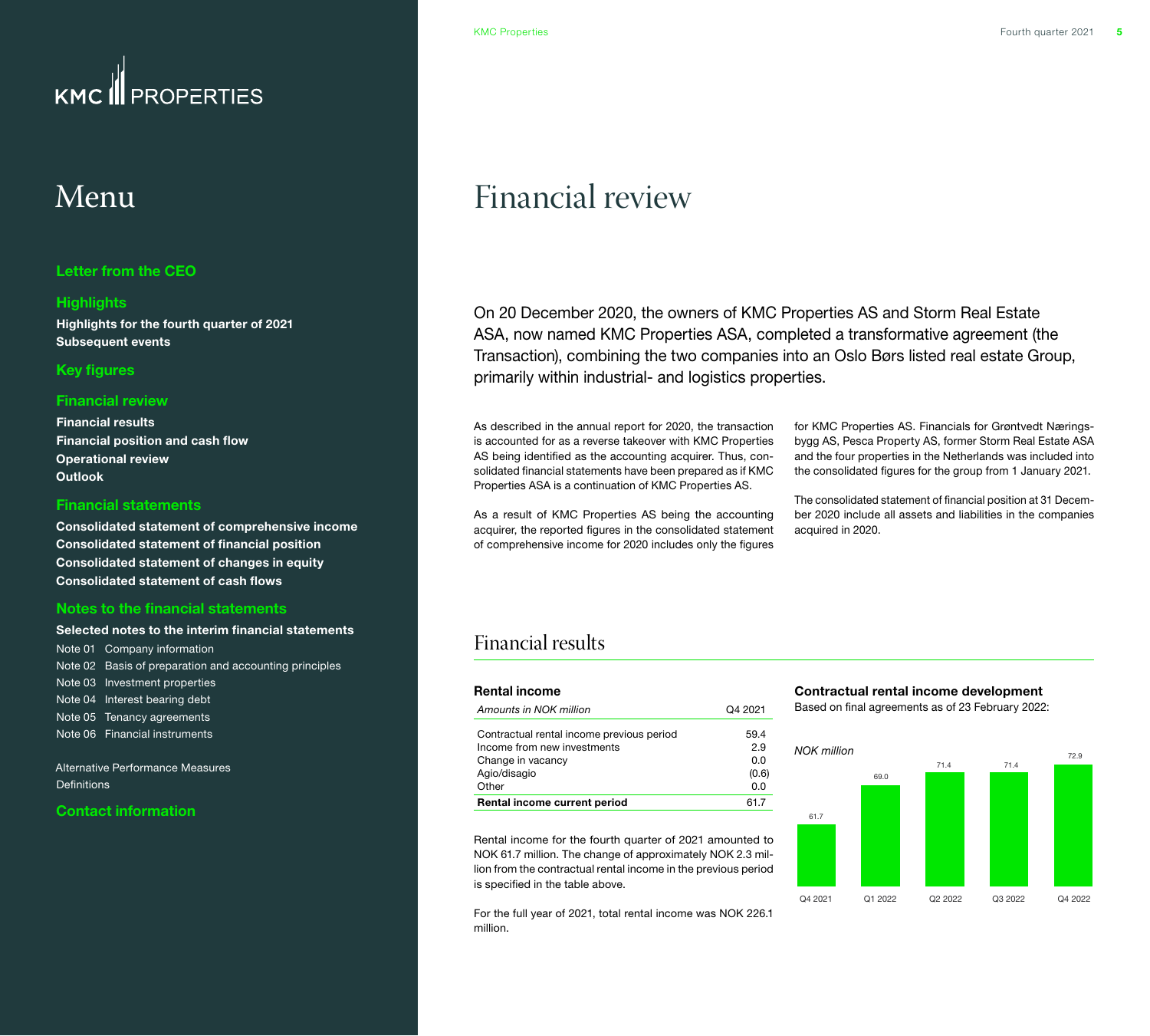## <span id="page-5-0"></span>Menu

#### **[Letter from the CEO](#page-1-0)**

#### **[Highlights](#page-2-0)**

**[Highlights for the fourth quarter of 2021](#page-2-0) [Subsequent events](#page-2-0)**

#### **[Key figures](#page-3-0)**

#### **[Financial review](#page-4-0)**

**[Financial results](#page-4-0) Financial position and cash flow [Operational review](#page-6-0) [Outlook](#page-10-0)**

#### **[Financial statements](#page-11-0)**

**[Consolidated statement of comprehensive income](#page-11-0) [Consolidated statement of financial position](#page-12-0) [Consolidated statement of changes in equity](#page-13-0) [Consolidated statement of cash flows](#page-14-0)**

#### **[Notes to the financial statements](#page-15-0)**

#### **[Selected notes to the interim financial statements](#page-15-0)**

[Note 01 Company information](#page-15-0)  [Note 02 Basis of preparation and accounting principles](#page-15-0) [Note 03 Investment properties](#page-15-0) [Note 04 Interest bearing debt](#page-16-0) [Note 05 Tenancy agreements](#page-17-0) [Note 06 Financial instruments](#page-18-0) 

[Alternative Performance Measures](#page-19-0)  **Definitions** 

#### **[Contact information](#page-21-0)**

#### **Net operating income**

Since most of the group's lease agreements are triple net bare house agreements, direct property costs are relatively low. Hence net operating income amounted to NOK 58.4 million for the fourth quarter and NOK 214.6 million for the full year of 2021.

**Employee benefit and salary expenses** amounted to NOK 10.7 million for the fourth quarter of 2021, of which NOK 3.8 million was provision for employee bonuses, and NOK 22.5 million for the full year of 2021. The company has significantly strengthened its organisation during 2021.

**Other operating expenses** were NOK 5.6 million for the fourth quarter, and NOK 43.9 million for the full year. The transaction costs are mainly legal and other advisory fees related to investment and financing activities.

| Amounts in NOK million   | Q4<br>2021 | O <sub>3</sub><br>2021 | O2<br>2021 2021 | O1   |
|--------------------------|------------|------------------------|-----------------|------|
| Administrative costs     | 1.9        | 26                     | 2 O             | 41   |
| Transaction costs        | 3.6        | 2 O                    | 10 2            | 17.5 |
| Other operating expenses | 5.5        | 46.                    | 12.2            | 21 R |

**Total operating profit** amounted to NOK 42.8 million for the fourth quarter and NOK 147.8 million for the full year of 2021.

### Financial position and cash flow

#### **Property portfolio**

| Amounts in NOK million                                                                                       | 2021                               |
|--------------------------------------------------------------------------------------------------------------|------------------------------------|
| Opening balance (01.01.2021)<br>Additions<br>Fair value adjustments in the period<br>Translation adjustments | 3089.8<br>660.1<br>310.1<br>(58.5) |
| Value at period end (31.12.2021)                                                                             | 4 001.6                            |

The portfolio is valued by Cushman & Wakefield quarterly. Total change in value for the year of 2021 amounted to NOK 911.8 million. Of this, expansion projects, investments in new facilities, and acquisitions amounted to a total of NOK 660.1 million, In addition, fair value adjustments amounted to NOK 310.1 million, while translation adjustments contributed to a negative NOK 58.5 million.

**Other assets** at 31 December 2021 consists primarily of interest rate and currency rate swap agreements of NOK 67.4 million, trade receivables at NOK 24.5 million, prepaid expenses, VAT receivables, tax receivables, and other current receivables at NOK 26.7 million, as well as NOK 207.5 million in cash.

#### *1) Does not include amortisation of capitalised borrowing cost*

#### **Net financials**

| NOK million                                                 | Ω4<br>2021    | OЗ<br>2021    |
|-------------------------------------------------------------|---------------|---------------|
| Realised financial income<br>Interest expenses <sup>1</sup> | 6.6<br>(25.1) | 0.3<br>(24.3) |
| <b>Net realised financials</b>                              | (18.5)        | (24.0)        |
| Change in value financial instruments                       | 32.6          | 4.4           |
| Other unrealised financials                                 | (23.6)        | (6.1)         |
| <b>Net financials</b>                                       | (9.4)         | (25.7)        |

**Net income from property management** (see definition under "Alternative Performance Measures") increased from NOK 22.2 million for the third quarter to NOK 23.7 million for this quarter. For the full year, net income from property management came in at NOK 66.1 million.

**Tax expense** for 2021 was NOK 77.4 million, of which NOK 2.9 million is tax payable and the remaining NOK 74.5 million is change in deferred tax.

**Net profit** was NOK 114.3 million for the quarter and NOK 304.8 million for the full year of 2021.

**Total comprehensive income** came in at NOK 143.7 million and NOK 328.7 million for the fourth quarter and the full year respectively.

**Total non-current liabilities** amounted to NOK 2 436.3 million at the end of the year, up from NOK 1 909.0 million at the end of 2020. The liabilities consist mainly of interest-bearing debt of NOK 2 287.0 million, see table below, deferred tax liabilities of NOK 132.0 million, and land lease liabilities of NOK 19.1 million.

**Total current liabilities** amounted to NOK 60.9 million and consisted mainly of trade payables of NOK 23.6 million, taxes of NOK 8.3 million and prepaid rent of NOK 6.5 million.

**Total equity** was NOK 1 836.0 million on 31 December 2021 (equity ratio of 42.4 per cent), compared to NOK 1 243.1 million at the end of 2020 (equity ratio of 37.7 per cent).

#### **Consolidated cash flow**

**Operating activities** generated a cash inflow of NOK 29.9 million for the fourth quarter and NOK 80.6 million for the full year.

**Investment activities** generated a cash outflow of NOK 208.9 million for the fourth quarter and NOK 656.1 million for the full year of 2021, due to investments in expansion projects, investments in new facilities and acquisitions of new properties.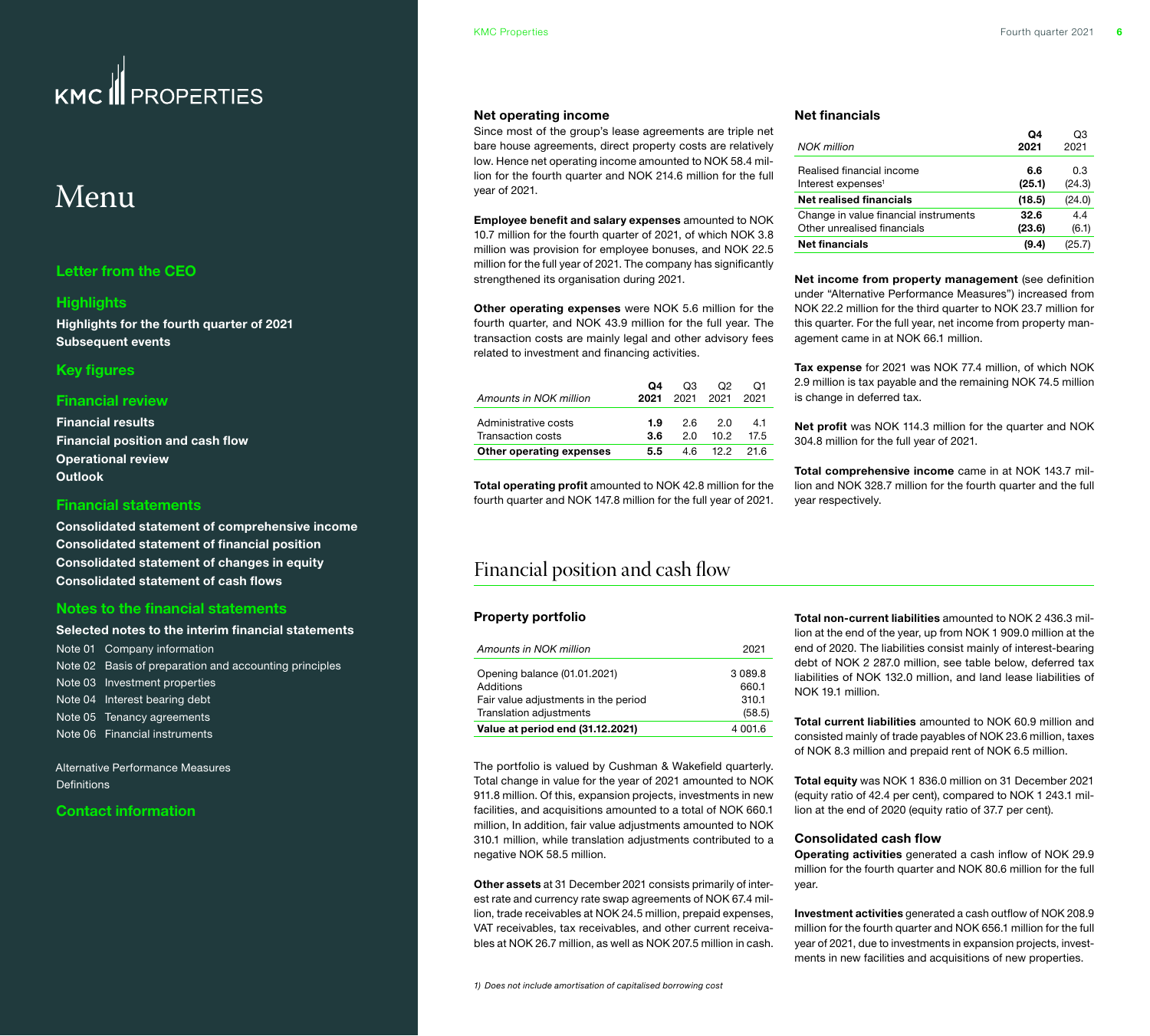## <span id="page-6-0"></span>Menu

#### **[Letter from the CEO](#page-1-0)**

#### **[Highlights](#page-2-0)**

**[Highlights for the fourth quarter of 2021](#page-2-0) [Subsequent events](#page-2-0)**

#### **[Key figures](#page-3-0)**

#### **[Financial review](#page-4-0)**

**[Financial results](#page-4-0) [Financial position and cash flow](#page-5-0) Operational review [Outlook](#page-10-0)**

#### **[Financial statements](#page-11-0)**

**[Consolidated statement of comprehensive income](#page-11-0) [Consolidated statement of financial position](#page-12-0) [Consolidated statement of changes in equity](#page-13-0) [Consolidated statement of cash flows](#page-14-0)**

#### **[Notes to the financial statements](#page-15-0)**

#### **[Selected notes to the interim financial statements](#page-15-0)**

[Note 01 Company information](#page-15-0)  [Note 02 Basis of preparation and accounting principles](#page-15-0) [Note 03 Investment properties](#page-15-0) [Note 04 Interest bearing debt](#page-16-0) [Note 05 Tenancy agreements](#page-17-0) [Note 06 Financial instruments](#page-18-0) 

[Alternative Performance Measures](#page-19-0)  **Definitions** 

#### **[Contact information](#page-21-0)**

**Financing activities** led to a cash inflow of NOK 109.4 million for the fourth quarter and NOK 657.7 million for the full year of 2021 due to increase in interest bearing debt and equity issues.

#### **Interest-bearing debt at period end:**

|                           |                          |                                            |                                       | Weighted                                              |                                                   |                                        |
|---------------------------|--------------------------|--------------------------------------------|---------------------------------------|-------------------------------------------------------|---------------------------------------------------|----------------------------------------|
|                           | <b>NOK</b><br>million*   | Weighted<br>average<br>current<br>interest | Weighted<br>average<br>interest terms | average<br>amortisation<br>plan bank<br>loans (years) | Weighted<br>average<br>years to final<br>maturity | In<br>compliance<br>with<br>covenants? |
| Bond loan                 | 1850                     | 4.76%                                      | 3 months NIBOR<br>$+4.25%$            | None                                                  | 2.1                                               | Yes                                    |
| Bank loan                 | 437                      | 3.60%                                      | 3 months NIBOR<br>$+2.5%$             | 20.5                                                  | 7.5                                               | Yes                                    |
| Revolving credit facility | $\overline{\phantom{0}}$ | 3.10%                                      | 3 months NIBOR<br>$+2.25%$            | N/A                                                   | N/A                                               | Yes                                    |
| <b>Total</b>              | 2.287                    | 4.76%                                      | N/A                                   | 23.3                                                  | 2.7                                               | <b>Yes</b>                             |

#### **Additional interest-bearing debt after period end:**

|                  | <b>NOK</b><br>million | Weighted<br>average<br>current<br>interest <sup><math>1</math></sup> | Weighted<br>average<br>interest terms | Weighted<br>average<br>amortisation<br>plan bank<br>loans (years) | Weighted<br>average<br>years to final<br>maturity | In compliance<br>with<br>covenants? |
|------------------|-----------------------|----------------------------------------------------------------------|---------------------------------------|-------------------------------------------------------------------|---------------------------------------------------|-------------------------------------|
| <b>Bank loan</b> | 65                    | 3.50%                                                                | 3 months NIBOR<br>$+2.40%$            | 25                                                                | 4.9                                               | Yes                                 |

*1) 3 months Nibor is set to 1.1 per cent.*

### Operational review

KMC Properties ASA is a real estate company focused on owning industrial- and logistics properties. The company owns a diversified portfolio in the Nordics and the Netherlands. The properties have long-term lease agreements with solid counterparties, strategically located for the tenants. In addition, the company owns an office building in Moscow, Russia.

Before 28 December 2020, the company's legal and commercial name was Storm Real Estate ASA (Storm). An agreement was completed on 20 December 2020, combining Storm and KMC Properties AS, and transforming the company (Storm) from a single asset company to a strong real estate group.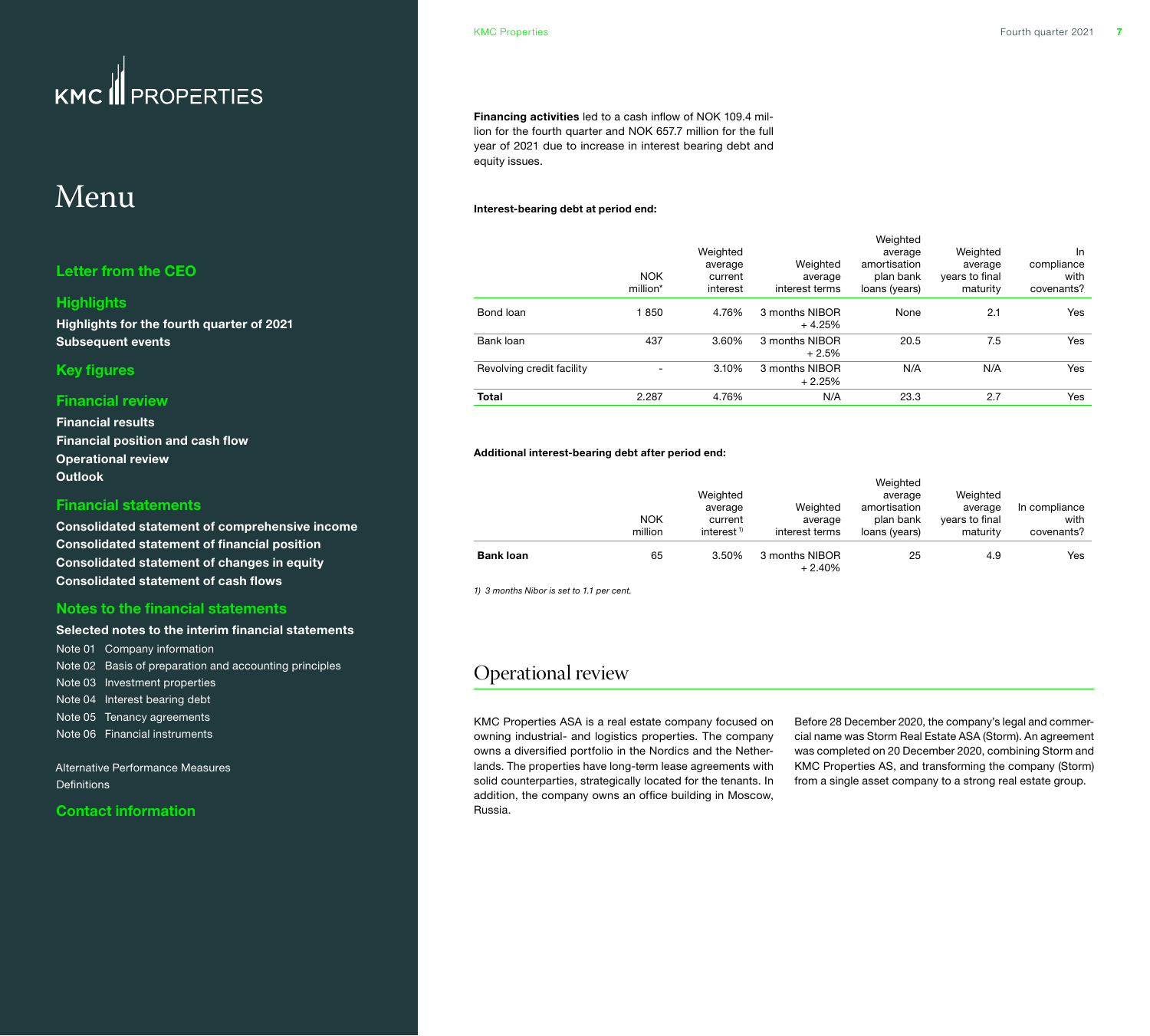## Menu

#### **[Letter from the CEO](#page-1-0)**

#### **[Highlights](#page-2-0)**

**[Highlights for the fourth quarter of 2021](#page-2-0) [Subsequent events](#page-2-0)**

#### **[Key figures](#page-3-0)**

#### **[Financial review](#page-4-0)**

**[Financial results](#page-4-0) [Financial position and cash flow](#page-5-0) [Operational review](#page-6-0) [Outlook](#page-10-0)**

#### **[Financial statements](#page-11-0)**

**[Consolidated statement of comprehensive income](#page-11-0) [Consolidated statement of financial position](#page-12-0) [Consolidated statement of changes in equity](#page-13-0) [Consolidated statement of cash flows](#page-14-0)**

#### **[Notes to the financial statements](#page-15-0)**

| Selected notes to the interim financial statements     |
|--------------------------------------------------------|
| Note 01 Company information                            |
| Note 02 Basis of preparation and accounting principles |
| Note 03 Investment properties                          |
| Note 04 Interest bearing debt                          |
| Note 05 Tenancy agreements                             |
| Note 06 Financial instruments                          |

[Alternative Performance Measures](#page-19-0)  [Definitions](#page-20-0) 

#### **[Contact information](#page-21-0)**

#### **History and important events in the development of the group**

| 2020                      | <b>EVENT</b>                                                                                                                                                                                                                                                                                                                                                                                                    |
|---------------------------|-----------------------------------------------------------------------------------------------------------------------------------------------------------------------------------------------------------------------------------------------------------------------------------------------------------------------------------------------------------------------------------------------------------------|
| 20 January                | KMC Properties AS incorporated, but did not have operational activities until 26 May 2020                                                                                                                                                                                                                                                                                                                       |
| 26 May to 30<br>September | Between 26 May 2020 and 30 September 2020, KMC AS acquired several subsidiaries which in turn<br>owned properties                                                                                                                                                                                                                                                                                               |
| 16 November               | KMC Properties AS enters into a conditional agreement to purchase all the shares in Pesca Property AS                                                                                                                                                                                                                                                                                                           |
| 17 November               | KMC Properties AS enters into a conditional agreement to form a combined entity with Storm Real Estate<br>ASA (later KMC Properties ASA)                                                                                                                                                                                                                                                                        |
| 27 November               | Storm Real Estate ASA (later KMC Properties ASA) completed the placement of a NOK 1 850 million<br>senior secured bond with 3 years tenor                                                                                                                                                                                                                                                                       |
| 14 December               | Storm Real Estate ASA (later KMC Properties ASA) successfully completed the NOK 300 million private<br>placement at NOK 7 per share                                                                                                                                                                                                                                                                             |
| 18 December               | Extraordinary general meeting adopted resolutions in connection to the transaction between Storm Real<br>Estate and KMC Properties                                                                                                                                                                                                                                                                              |
| 20 December               | Swedbank's loan to Storm Real Estate ASA (later KMC Properties ASA) purchased by the ten largest<br>shareholders in the company.<br>Completion of the agreement to combine Storm Real Estate ASA (later KMC Properties ASA) and KMC<br>Properties AS into one entity. This completion fulfilled the final condition for the purchase of all the shares<br>in Pesca Properties AS, see item above                |
| 22 December               | Commencement of mandatory offer from EBE Eiendom AS and Kverva Industrier AS, who triggered a<br>mandatory offer when acquiring more than 40 per cent of the shares in Storm Real Estate ASA (later KMC<br>Properties ASA).<br>Liv Malvik appointed new CEO of Storm Real Estate ASA (later KMC Properties ASA)                                                                                                 |
| 23 December               | The NOK 1850 million senior secured bond was released from escrow account. Same day, Storm Real<br>Estate ASA (later KMC Properties ASA) received NOK 300 million from the private placement. Use of<br>proceeds were refinancing of the previous debt in KMC Properties AS and Pesca Property AS, purchase<br>of four properties in the Netherlands from BEWI ASA, and purchase of Grøntvedt Næringseiendom AS |
| 30 December               | Storm Real Estate ASA changed its name to KMC Properties ASA and its municipality from Oslo to<br>Trondheim                                                                                                                                                                                                                                                                                                     |

| 2021         | <b>EVENT</b>                                                                                        |
|--------------|-----------------------------------------------------------------------------------------------------|
| 19 January   | End of offer period in the mandatory offer, see item above                                          |
| 19 February  | Completion of subsequent offering related to the NOK 300 million private placement                  |
| 3 March      | Letter of intent with BEWI for development of packaging hub at Hitra                                |
| 13 April     | Acquisition of industrial property in Denmark                                                       |
| 27 May       | Acquisition of industrial property outside Molde in Norway                                          |
| 27 May       | Appointment of Kristoffer Holmen as CFO                                                             |
| 2 July       | Agreement with Oppdal Spekemat for construction of new production facility                          |
| 8 July       | Long-term lease agreement with BEWI for new packaging hub at Jøsnøya, Hitra                         |
| 12 July      | Acquisition of industrial property with long-term lease at Mongstad for NOK 285 million             |
| 23 August    | Letter of Intent with Slakteriet Holding AS to build NOK 620 million salmon slaughterhouse facility |
| 16 September | Private placement of NOK 300 million successfully completed                                         |
| 28 October   | Subsequent offering completed                                                                       |
| 25 November  | Acquisition of modern industrial property at Agotnes for NOK 128 million                            |
| 15 December  | Acquisition of industrial property in Fredrikstad in Norway for NOK 52 million                      |
|              |                                                                                                     |

| 2022       | <b>EVENT</b>                                                                                                                                 |
|------------|----------------------------------------------------------------------------------------------------------------------------------------------|
| 21 January | Acquisition of herring production facility in Sweden from Klädesholmen Seafood for SEK 94 million                                            |
| 2 February | Acquisition of meat processing facility near Narvik for NOK 100 million                                                                      |
| 9 February | Entering of process agreement for construction of NOK 620 salmon slaughterhouse facility with Slakteriet,<br>following LOI on 23 August 2021 |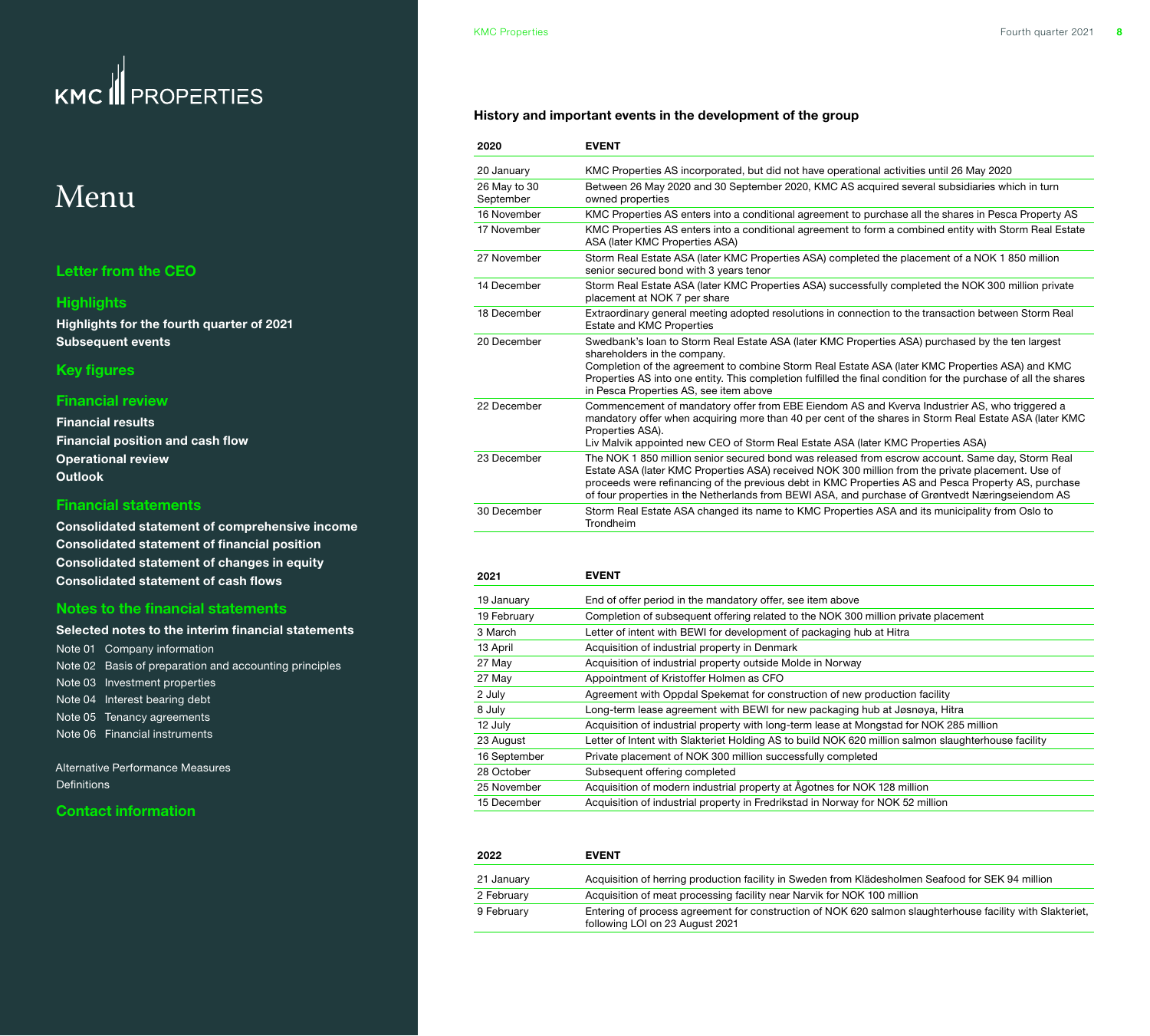## Menu

#### **[Letter from the CEO](#page-1-0)**

#### **[Highlights](#page-2-0)**

**[Highlights for the fourth quarter of 2021](#page-2-0) [Subsequent events](#page-2-0)**

#### **[Key figures](#page-3-0)**

#### **[Financial review](#page-4-0)**

**[Financial results](#page-4-0) [Financial position and cash flow](#page-5-0) [Operational review](#page-6-0) [Outlook](#page-10-0)**

#### **[Financial statements](#page-11-0)**

**[Consolidated statement of comprehensive income](#page-11-0) [Consolidated statement of financial position](#page-12-0) [Consolidated statement of changes in equity](#page-13-0) [Consolidated statement of cash flows](#page-14-0)**

#### **[Notes to the financial statements](#page-15-0)**

#### **[Selected notes to the interim financial statements](#page-15-0)**

[Note 01 Company information](#page-15-0)  [Note 02 Basis of preparation and accounting principles](#page-15-0) [Note 03 Investment properties](#page-15-0) [Note 04 Interest bearing debt](#page-16-0) [Note 05 Tenancy agreements](#page-17-0) [Note 06 Financial instruments](#page-18-0) 

[Alternative Performance Measures](#page-19-0)  **Definitions** 

#### **[Contact information](#page-21-0)**

#### **Important events in the third quarter of 2021 Acquisitions**

*Acquisition of industrial property at Ågotnes*

On 25 November 2021, KMC Properties announced its acquisition of a modern industrial property, located at Ågotnes near Bergen for a consideration of approximately NOK 128 million.

The  $\check{\mathsf{A}}$ gotnes property is composed of a 5 781 m<sup>2</sup> BTA power and automation systems plant that was in large part constructed in 2019-2020, with further development potential. The property is strategically located close to the Coast Center Base, a leading service and supply base to the North Sea oil and gas fields, and the planned new eco-friendly, state-of-theart goods cargo port at Ågotnes, scheduled to open by 2030.

The property came with a lease agreement of which there was 8.4 years left of the initial lease term with the tenant PSW Technology AS, and a gross yield of 7 per cent on the total investment cost.

PSW Power & Automation provides complete power systems within the offshore, marine, and land-based industries, focusing on sustainable solutions and custom-made products and turnkey solutions. The property's two main buildings are close to 30 per cent energy self-sufficient, with 744 solar panels installed on their roofs that have an estimated potential of generating 165 000 kWh per year. The two buildings have a B energy rating.

#### *Acquisition of production facility in Fredrikstad*

In December 2021, KMC Properties acquired the real estate company Kampenveien 5A AS, in Fredrikstad, Norway, for a consideration of NOK 52 million, with a gross yield of 7.5 per cent.

The seller of the property was BE Form Holding AS, owner of the plastics company Biobe AS. The property came with a triple-net bare house agreement with Biobe and an initial lease of 12 years.

BE Form Holding is wholly owned by BEWI Invest, the largest shareholder of KMC Properties, where board member Stig Wærnes was managing director, and thus the acquisition was a related party transaction.

*New rental agreement with First Seafood in Kongsvinger* In December 2021, KMC Properties entered a rental agreement with First Seafood AS for its production facility in Kongsvinger, Norway.

The agreement was a triple-net bare house agreement, with an initial lease of ten years, and an option for two times extension of five years. The annual CPI adjusted lease rate is NOK 2.8 million from 1 January 2022.

First Seafood is owned by Insula, KMC Properties' second largest tenant.

#### **Development projects**

Conditional long-term lease agreement with BEWI for new packaging hub at Jøsnøya

On 3 March 2021, KMC Properties entered a letter of intent (LOI) with BEWI ASA for development of a new packaging facility on Jøsnøya, Hitra, on the west coast of Central Norway, and on 8 July, the company announced that it had entered a conditional long-term lease agreement for the property with BEWI and entered an agreement for the pre-project phase.

The new facility will be built and owned by KMC Properties and handed over to BEWI pursuant to a final lease agreement with an initial term of 15 years, with an option for BEWI to extend the lease term two times by five year each.

#### *Agreement with Oppdal Spekemat for construction of a new production facility*

On 2 July 2021, KMC Properties entered an agreement with Oppdal Spekemat AS for construction of a new production facility at Oppdal, in Trøndelag county in central Norway.

The agreement stipulates that KMC Properties acquires a plot from Oppdal Spekemat and finances and builds the new production facility. When completed, the facility will be leased to Oppdal Spekemat on a triple-net bare-house agreement, with an initial lease term of 15 years, with the option of an extension. The initial lease term is irrevocable.

The construction cost is estimated to be approximately NOK 80 million, and the yield-on-cost is set on 7.5 per cent.

#### *LOI with Slakteriet Holding AS to build NOK 620 million salmon slaughterhouse facility*

On 23 August 2021, KMC Properties announced the signing of a Letter of Intent (LOI) with Slakteriet Holding AS to build a new salmon slaughterhouse facility at Florø, in the Vestland county on the Norwegian western coast, with an investment estimated at NOK 620 million.

Early February 2022, the company announced that it had entered a conditional process agreement, confirming the initial plans. For further details see subsequent events, and stock exchange announcement of 23 August 2021.

#### **Financing**

#### *Subsequent offering*

Following the completion of the company's private placement in September, KMC Properties launched a subsequent offering on 12 October 2021, directed towards the company's shareholders on 16 September, i.e., when the private placement was completed.

The subsequent offering was completed on 28 October and resulted in issuance of 1 875 000 new shares at NOK 8.00 per share and consequently gross proceeds of NOK 15 million.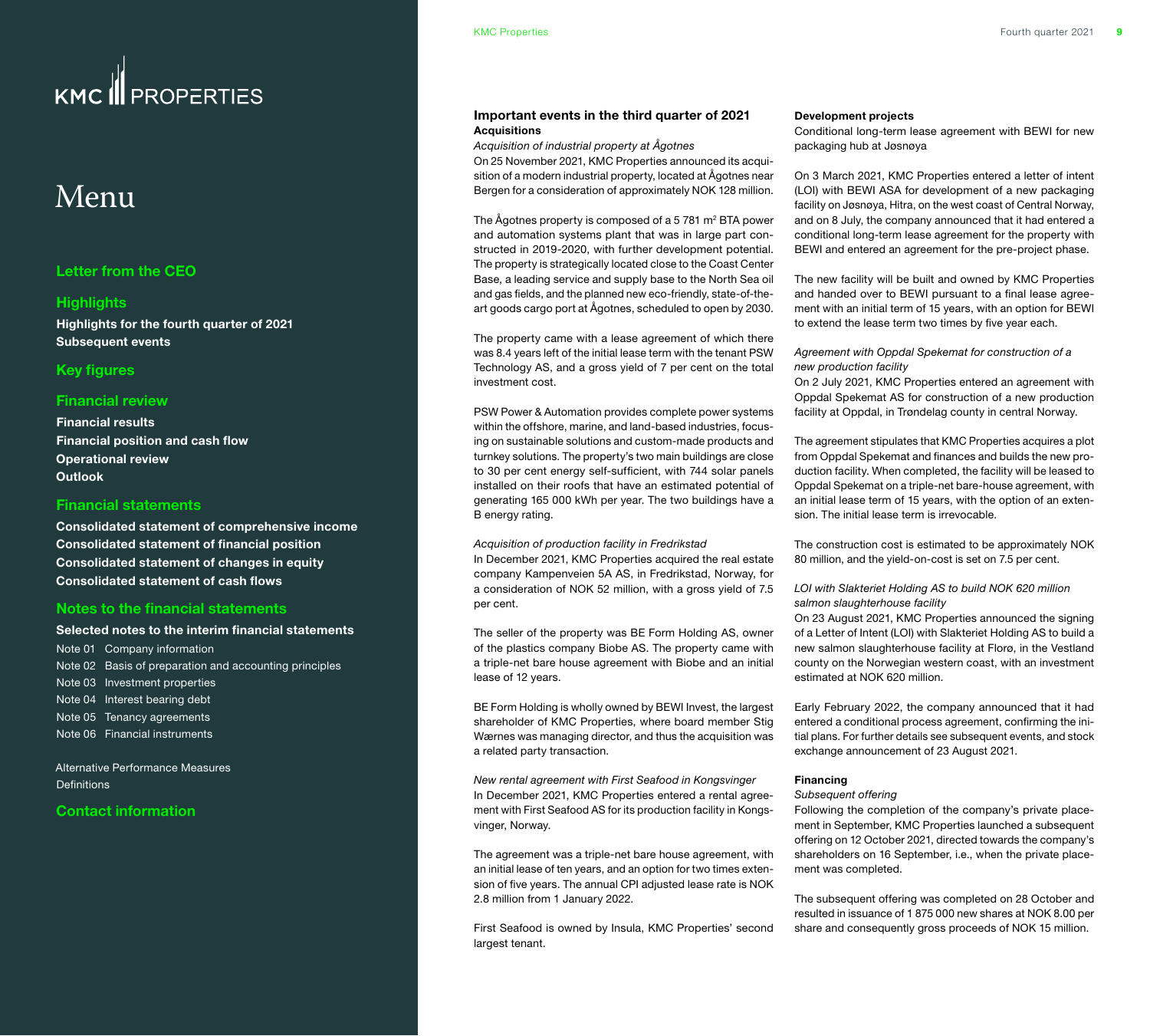## Menu

#### **[Letter from the CEO](#page-1-0)**

#### **[Highlights](#page-2-0)**

**[Highlights for the fourth quarter of 2021](#page-2-0) [Subsequent events](#page-2-0)**

#### **[Key figures](#page-3-0)**

#### **[Financial review](#page-4-0)**

**[Financial results](#page-4-0) [Financial position and cash flow](#page-5-0) [Operational review](#page-6-0) [Outlook](#page-10-0)**

#### **[Financial statements](#page-11-0)**

**[Consolidated statement of comprehensive income](#page-11-0) [Consolidated statement of financial position](#page-12-0) [Consolidated statement of changes in equity](#page-13-0) [Consolidated statement of cash flows](#page-14-0)**

#### **[Notes to the financial statements](#page-15-0)**

#### **[Selected notes to the interim financial statements](#page-15-0)**

[Note 01 Company information](#page-15-0)  [Note 02 Basis of preparation and accounting principles](#page-15-0) [Note 03 Investment properties](#page-15-0) [Note 04 Interest bearing debt](#page-16-0) [Note 05 Tenancy agreements](#page-17-0) [Note 06 Financial instruments](#page-18-0) 

[Alternative Performance Measures](#page-19-0)  **Definitions** 

#### **[Contact information](#page-21-0)**

#### **Share information**

KMC Properties ASA is listed on the Oslo Børs (Oslo Stock Exchange) under the symbol KMCP.

The company has a total of 281 871 544 issued and outstanding shares at 23 February 2022.

For a continuously updated overview of the company's largest shareholders, see the Investor section at the company's homepage: www.kmcp.no

During the fourth quarter, the KMC Properties' share was traded between NOK 8.12 and NOK 10.75 per share, with a closing price of NOK 10.75 on 30 December 2021.

#### **Subsequent events**

#### **Acquisition of herring production facility in Sweden from Klädesholmen Seafood for SEK 90 million**

On 21 January 2022, KMC Properties announced the acquisition of a herring production and cold storage facility in Rönnäng, in the Swedish country of Västra Götaland, from Klädesholmen Seafood AB for approximately SEK 93.6 million (approximately NOK 90 million).

The property includes 19.873 sqm BTA of land and 11.670 sqm BTA of buildings, and a triple-net bare house agreement with Klädesholmen Seafood with an initial lease term of 15 years and a yield-on-cost estimated at 7.5 per cent.

Klädesholmen Seafood is owned by Grøntvedt Pelagic AS, which is KMC Properties' third-largest tenant. Grøntvedt Pelagic is 31 per cent owned by BEWI Invest, who is represented at the board of Grøntvedt, and represented at the board of KMC Properties, being the company's largest shareholder. The acquisition, being a related party transaction, was conducted at arm's length.

Klädesholmen Seafood is a modern herring production company based on generations of knowledge and experience. In 2020, Klädesholmen had a turnover of approximately SEK 190 million, of which just over 90 per cent came from the Swedish market.

NOK 30 million of the consideration has been settled by issuance of new shares in KMC Properties to the seller at a subscription price equal to the volume weighted average share price for trades in the company's shares on the Oslo Stock Exchange the last 30 days prior to the date of completion of the transaction. The remainder, approximately NOK 64 million is settled in cash.

#### **Acquisition of meat processing facility near Narvik in Northern Norway for NOK 100 million**

On 2 February 2022, KMC Properties announced that it had acquired a modern meat processing facility, strategically located at Fagernes near Narvik in Norway, from Kubera AS for a consideration of approximately NOK 100 million.

The property is composed of 10 303  $m<sup>2</sup>$  BTA of land and 6 093 m<sup>2</sup> BTA of building that was erected in 1998 and substantially upgraded in 2001 and 2003. The meat processing facility is strategically located south of Narvik city center, near the E6 motorway, the railway and port terminal.

The property came with a bare house agreement with the tenant, Kuraas AS, which is on a 6.5-year lease with the option to extend. The total consideration for the property was approximately NOK 100 million, with a yield of 7.8 per cent based on the rent for 2022.

Kuraas is a Norwegian producer and seller of meats, headquartered in Narvik. The company has approximately 110 employees and reported NOK 212 million in revenues in 2020.

The acquisition was completed on 10 February 2022, and was financed through a combination of bank loan and equity.

#### **Progress to new conditional agreement with Slakteriet for development of NOK 620 million salmon slaughterhouse facility**

On 9 February 2022, with reference to stock exchange announcement of 23 August 2021, regarding the company's LOI with Slakteriet Holding AS to build a new salmon slaughterhouse facility at Florø (see above section), KMC Properties announced the signing of a process agreement, confirming the initial plans for expected completion during the first half of 2024.

Through the process agreement the parties have agreed upon a triple-net bare house agreement which shall be entered into if and when the parties reach a final decision to complete the project. The lease agreement shall have an initial lease term of 20 years, with the option of a 4x5-year extension.

Following the LOI in August 2021, a legal and technical due diligence have been successfully performed. The investment is estimated at approximately NOK 620 million, with a yieldon-cost of approximately 6.75 per cent.

Established in 1989, Slakteriet is one of Norway's biggest fish slaughter companies, with major facilities in Florø and Brekke. The company has been growing steadily and has a solid financial position, posting NOK 191 million in revenues and NOK 34 million in EBITDA in 2020.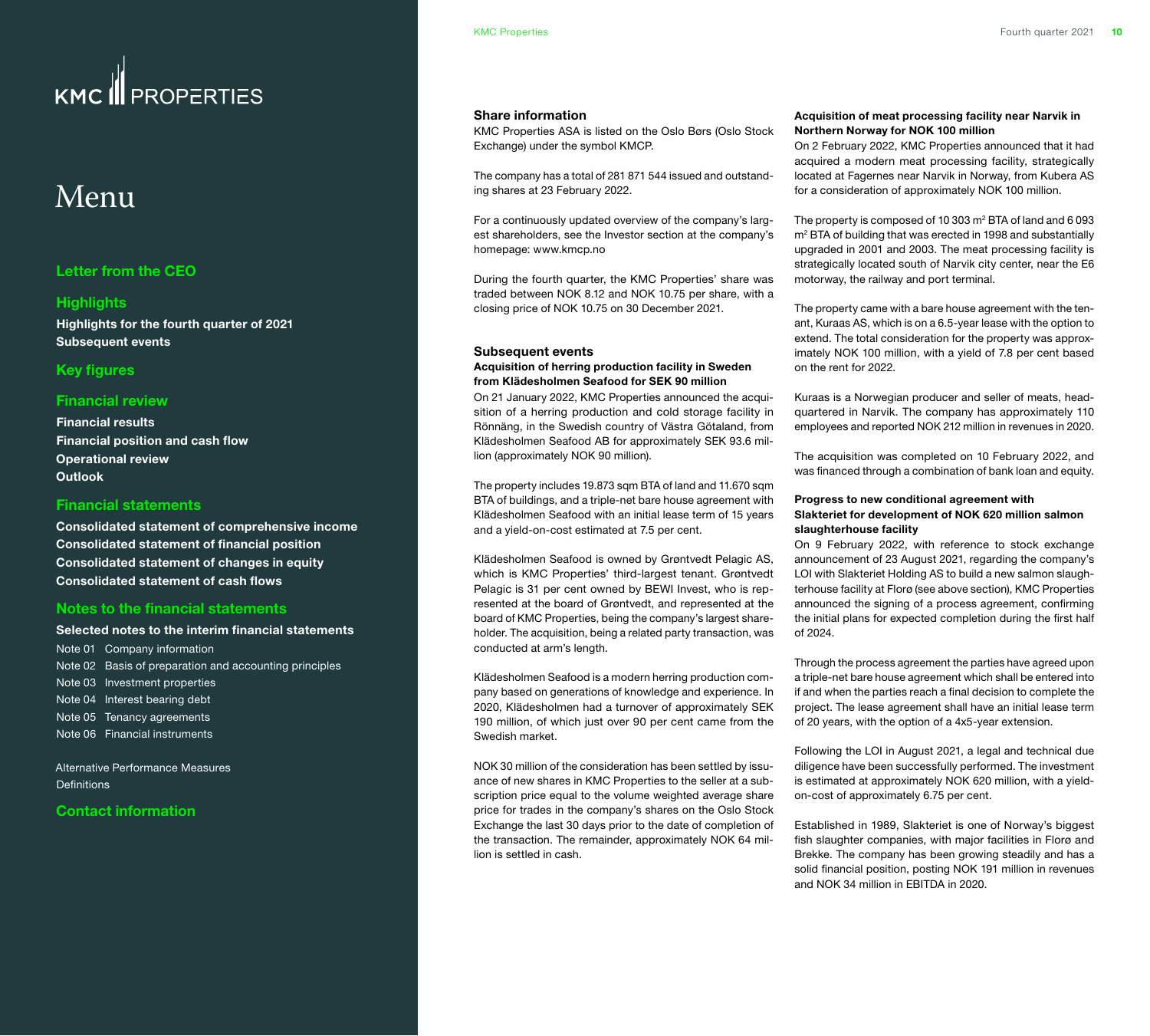## <span id="page-10-0"></span>Menu

#### **[Letter from the CEO](#page-1-0)**

#### **[Highlights](#page-2-0)**

**[Highlights for the fourth quarter of 2021](#page-2-0) [Subsequent events](#page-2-0)**

#### **[Key figures](#page-3-0)**

#### **[Financial review](#page-4-0)**

**[Financial results](#page-4-0) [Financial position and cash flow](#page-5-0) [Operational review](#page-6-0) Outlook**

#### **[Financial statements](#page-11-0)**

**[Consolidated statement of comprehensive income](#page-11-0) [Consolidated statement of financial position](#page-12-0) [Consolidated statement of changes in equity](#page-13-0) [Consolidated statement of cash flows](#page-14-0)**

#### **[Notes to the financial statements](#page-15-0)**

**[Selected notes to the interim financial statements](#page-15-0)** [Note 01 Company information](#page-15-0)  [Note 02 Basis of preparation and accounting principles](#page-15-0) [Note 03 Investment properties](#page-15-0) [Note 04 Interest bearing debt](#page-16-0) [Note 05 Tenancy agreements](#page-17-0) [Note 06 Financial instruments](#page-18-0) 

[Alternative Performance Measures](#page-19-0)  **Definitions** 

**[Contact information](#page-21-0)**

### **Outlook**

In 2021, KMC Properties delivered on its ambitious growth strategy. The company announced a total of five acquisitions and three development projects, significantly increasing its annual rental income, and reaching its announced ambition of a portfolio value of approximately NOK 4 billion at the end of the year.

KMC Properties enter 2022 with a strong organisation, a solid financial platform, an increasingly diversified property portfolio, and an attractive pipeline of opportunities, enabling the company to continue to deliver on its growth ambitions. The strategic target of having a NOK 8 billion real estate portfolio by the end of 2026 is well within reach.

Trondheim, Norway, 23 February 2022 The board of directors and CEO KMC Properties ASA

| <b>Anders Dyrseth</b> | <b>Morten Eivindssøn Astrup</b> | Nini Høegh Nergaard                | Anna Musiej Aanensen    |
|-----------------------|---------------------------------|------------------------------------|-------------------------|
| Chair                 | Director                        | Director                           | Director                |
|                       |                                 |                                    |                         |
| <b>Stig Wærnes</b>    | <b>Marianne Bekken</b>          | <b>Thorbigrn Fiærtoft Pedersen</b> | Liv Malvik              |
| Director              | Director                        | Director                           | Chief executive officer |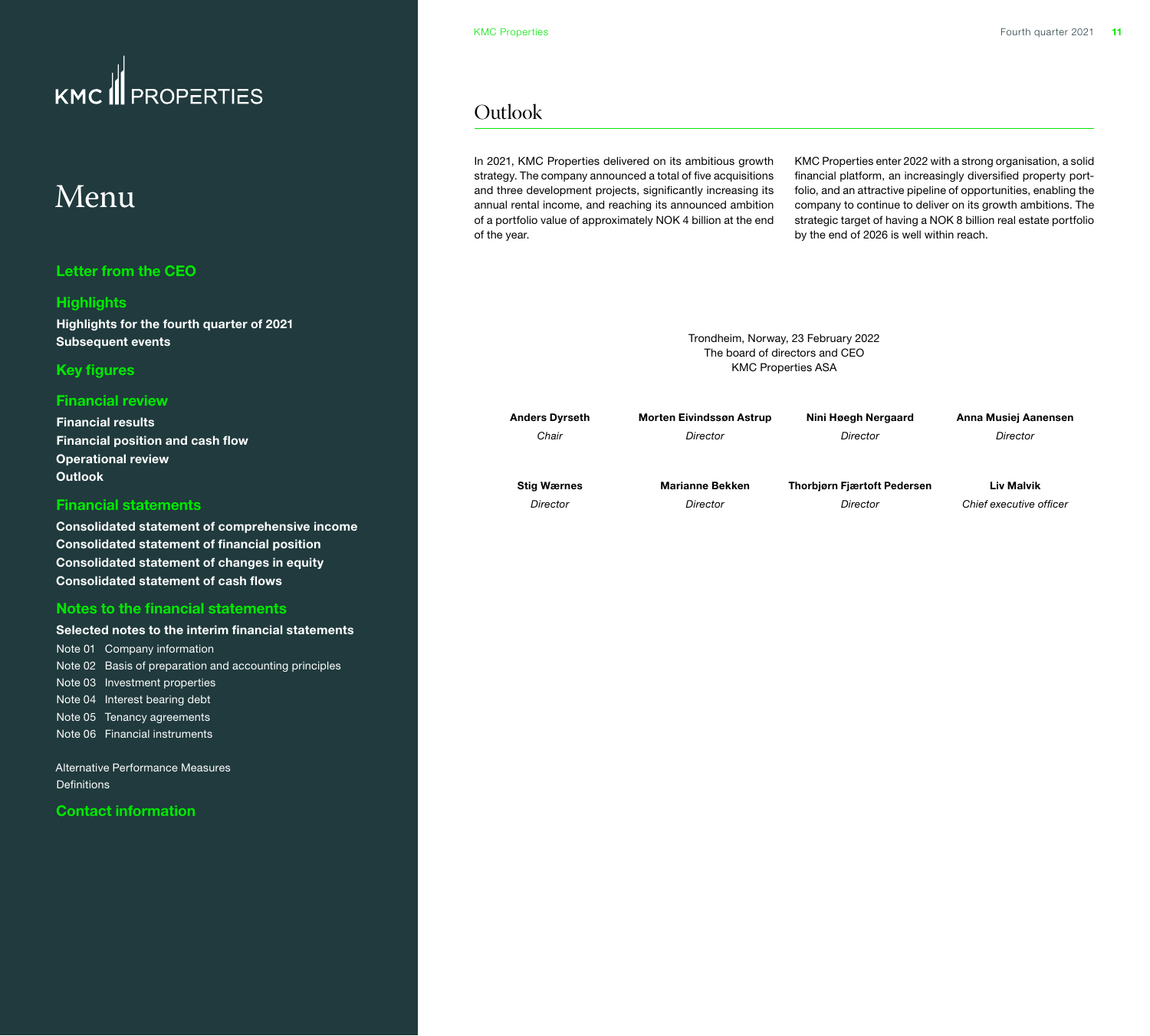## <span id="page-11-0"></span>Menu

#### **[Letter from the CEO](#page-1-0)**

#### **[Highlights](#page-2-0)**

**[Highlights for the fourth quarter of 2021](#page-2-0) [Subsequent events](#page-2-0)**

#### **[Key figures](#page-3-0)**

#### **[Financial review](#page-4-0)**

**[Financial results](#page-4-0) [Financial position and cash flow](#page-5-0) [Operational review](#page-6-0) [Outlook](#page-10-0)**

#### **Financial statements**

**Consolidated statement of comprehensive income [Consolidated statement of financial position](#page-12-0) [Consolidated statement of changes in equity](#page-13-0) [Consolidated statement of cash flows](#page-14-0)**

#### **[Notes to the financial statements](#page-15-0)**

| Selected notes to the interim financial statements     |
|--------------------------------------------------------|
| Note 01 Company information                            |
| Note 02 Basis of preparation and accounting principles |
| Note 03 Investment properties                          |
| Note 04 Interest bearing debt                          |
| Note 05 Tenancy agreements                             |
| Note 06 Financial instruments                          |

[Alternative Performance Measures](#page-19-0)  [Definitions](#page-20-0) 

**[Contact information](#page-21-0)**

### Consolidated statement of comprehensive income

|                                                         |      | Q4 2021   | Q4 2020   | 2021      | 2020     |
|---------------------------------------------------------|------|-----------|-----------|-----------|----------|
| Amounts in NOK thousand                                 | Note | unaudited | unaudited | unaudited | audited  |
| Rental income                                           | 5    | 61 660    | 22 008    | 226 145   | 51 797   |
| Total income                                            |      | 61 660    | 22 008    | 226 145   | 51 797   |
| Property related expenses                               | 5    | 3 277     | 1 0 6 2   | 11 527    | 2821     |
| Salary expenses                                         |      | 10 679    | 664       | 22 536    | 1871     |
| Other operating expenses                                |      | 5581      | 6858      | 43 932    | 16 645   |
| Depreciation                                            |      | (667)     | 13        | 308       | 18       |
| <b>Total operating expenses</b>                         |      | 18871     | 8 5 9 7   | 78 303    | 21 355   |
| Operating profit (loss) before fair value adjustments   |      | 42789     | 13 411    | 147843    | 30 442   |
| Change in fair value adjustments on investment property | 3    | 106 230   | 432 984   | 310 147   | 404 572  |
| <b>Total operating profit (loss)</b>                    |      | 149 019   | 446 395   | 457989    | 435 014  |
|                                                         |      |           |           |           |          |
| Fair value change of financial instruments              | 6    | 32 550    |           | 63812     |          |
| Net currency exchange differences                       |      | (17 852)  | 4 4 0 7   | (47027)   | (5960)   |
| Financial income                                        |      | 6630      |           | 6929      | 275      |
| <b>Financial expenses</b>                               | 4    | 30 633    | 6439      | 99 433    | 22 388   |
| Net financial income (expense)                          |      | (9305)    | (2032)    | (75 719)  | (28 073) |
|                                                         |      |           |           |           |          |
| Earnings before tax (EBT)                               |      | 139 714   | 444 363   | 382 271   | 406 941  |
| Tax expense                                             |      | 25 390    | 91 467    | 77423     | 94 310   |
| Profit for the period/year (Net income)                 |      | 114 324   | 352 896   | 304 847   | 312 631  |
| <b>Other Comprehensive Income:</b>                      |      |           |           |           |          |
| Items that may be reclassified to profit or loss:       |      |           |           |           |          |
| Other comprehensive income (translation reserves)       |      | 29 330    |           | 23818     | (10059)  |
| Tax on comprehensive income                             |      |           |           |           |          |
| Other comprehensive income for the period, net of tax   |      | 29 330    |           | 23818     | (10059)  |
| Total comprehensive income for the period               |      | 143 654   | 352 896   | 328 666   | 302 572  |
|                                                         |      |           |           |           |          |
| Profit attributable to:                                 |      |           |           |           |          |
| Equity holders of the company                           |      | 114 324   | 352 896   | 304 847   | 312 631  |
| Non-controlling interest                                |      |           |           |           |          |
| Total comprehensive income attributable to:             |      |           |           |           |          |
| Equity holders of the company                           |      | 143 654   | 352 896   | 328 666   | 302 572  |
| Non-controlling interest                                |      |           |           | ۰         |          |

*The accompanying notes are an integral part of the condensed consolidated interim financial statements.*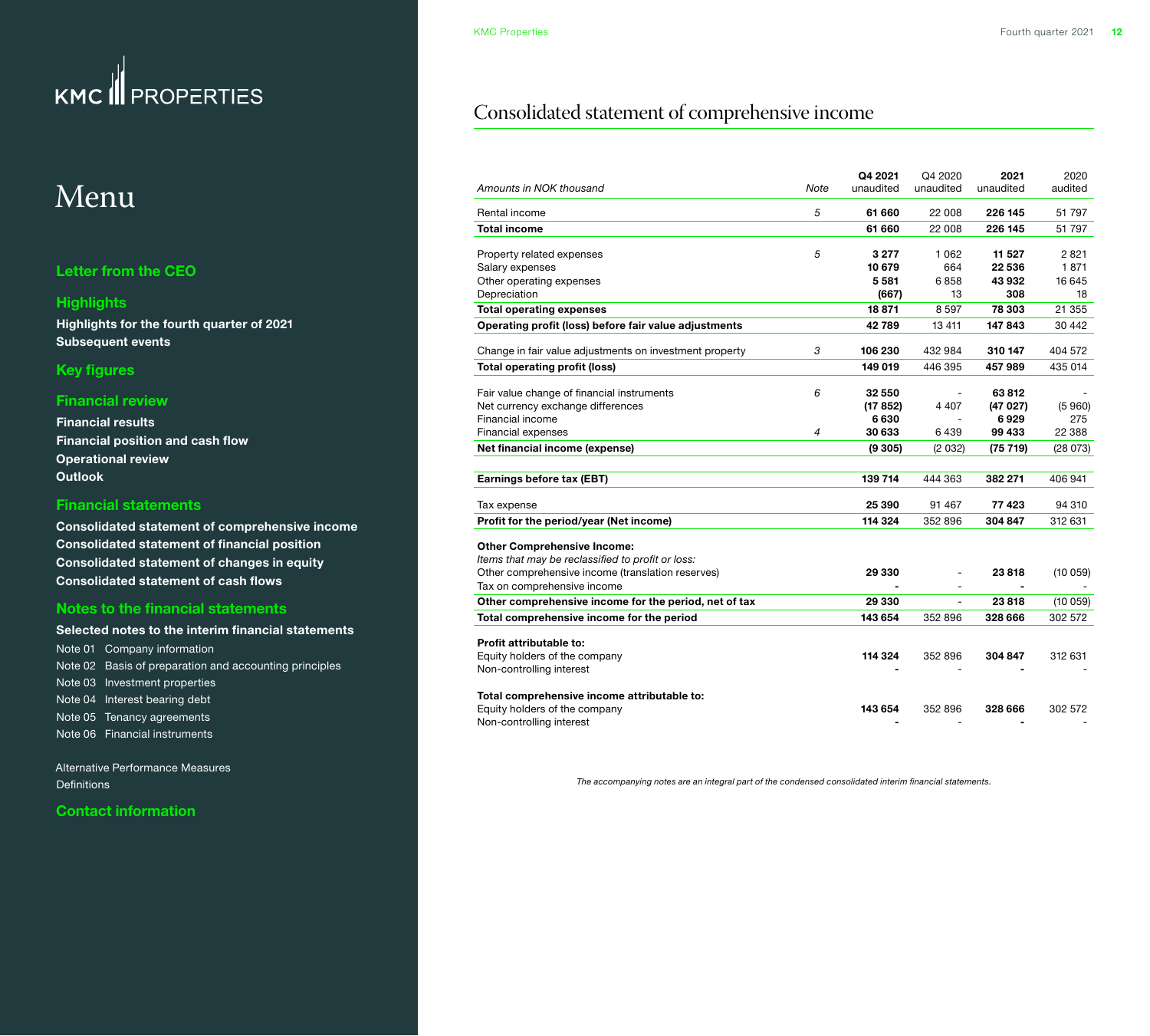## <span id="page-12-0"></span>Menu

#### **[Letter from the CEO](#page-1-0)**

#### **[Highlights](#page-2-0)**

**[Highlights for the fourth quarter of 2021](#page-2-0) [Subsequent events](#page-2-0)**

#### **[Key figures](#page-3-0)**

#### **[Financial review](#page-4-0)**

**[Financial results](#page-4-0) [Financial position and cash flow](#page-5-0) [Operational review](#page-6-0) [Outlook](#page-10-0)**

#### **[Financial statements](#page-11-0)**

**[Consolidated statement of comprehensive income](#page-11-0) Consolidated statement of financial position [Consolidated statement of changes in equity](#page-13-0) [Consolidated statement of cash flows](#page-14-0)**

#### **[Notes to the financial statements](#page-15-0)**

**[Selected notes to the interim financial statements](#page-15-0)** [Note 01 Company information](#page-15-0)  [Note 02 Basis of preparation and accounting principles](#page-15-0) [Note 03 Investment properties](#page-15-0) [Note 04 Interest bearing debt](#page-16-0) [Note 05 Tenancy agreements](#page-17-0) [Note 06 Financial instruments](#page-18-0) 

[Alternative Performance Measures](#page-19-0)  **Definitions** 

#### **[Contact information](#page-21-0)**

### Consolidated statement of financial position

| Amounts in NOK thousand                        | Note | 31.12.2021<br>unaudited | 31.12.2020<br>unaudited |
|------------------------------------------------|------|-------------------------|-------------------------|
| <b>ASSETS</b>                                  |      |                         |                         |
| <b>Non-current assets</b>                      |      |                         |                         |
| Investment properties                          | 3    | 4 001 593               | 3 089 750               |
| Property, plant and equipment (PPE)            |      | 142                     | 172                     |
| <b>Financial derivatives</b>                   | 6    | 67 380                  | 8021                    |
| Other long term assets                         | 6    | 4900                    | 35                      |
| <b>Total non-current assets</b>                |      | 4074015                 | 3 0 9 7 9 7 8           |
| <b>Current assets</b>                          |      |                         |                         |
| Trade receivables                              | 6    | 24 458                  | 36 418                  |
| Other receivables, prepaid expenses, and tax   | 6    | 26 869                  | 34 910                  |
| Other financial assets                         | 6    | 340                     | 154                     |
| Cash and cash equivalents                      | 6    | 207 512                 | 125 116                 |
| <b>Total current assets</b>                    |      | 259 179                 | 196 598                 |
| <b>Total assets</b>                            |      | 4 333 194               | 3 294 576               |
| <b>Equity</b>                                  |      |                         |                         |
| Share capital                                  |      | 56 374                  | 48 153                  |
| Share premium                                  |      | 1 196 023               | 892 397                 |
| Sum paid-in equity                             |      | 1 252 398               | 940 550                 |
|                                                |      |                         |                         |
| Retained earnings and translation reserves     |      |                         |                         |
| <b>Translation reserves</b>                    |      | (33 877)                | (10059)                 |
| Retained earnings                              |      | 617479                  | 312 631                 |
| Sum retained earnings and translation reserves |      | 583 601                 | 302 572                 |
| <b>Total equity</b>                            |      | 1835999                 | 1 243 122               |
| <b>LIABILITIES</b>                             |      |                         |                         |
| <b>Non-current liabilities</b>                 |      |                         |                         |
| Deferred tax liabilities                       |      | 132 002                 | 49 965                  |
| Interest bearing debt                          | 4, 6 | 2 275 035               | 1832345                 |
| Other long-term liabilities                    | 6    | 29 279                  | 26 643                  |
| <b>Total non-current liabilities</b>           |      | 2 436 317               | 1908953                 |
| <b>Current liabilities</b>                     |      |                         |                         |
| Trade payables                                 | 6    | 23 608                  | 36 404                  |
| Current tax liabilities                        | 6    | 2906                    | 5 2 3 2                 |
| Other current liabilities                      | 6    | 34 364                  | 100 865                 |
| <b>Total current liabilities</b>               |      | 60878                   | 142 501                 |
| <b>Total liabilities</b>                       |      | 2 497 195               | 2 051 454               |
| <b>Total equity and liabilities</b>            |      | 4 333 194               | 3 294 576               |

Trondheim, Norway, 23 February 2022 The board of directors and CEO – KMC Properties ASA

| <b>Anders Dyrseth</b> | <b>Morten Eivindssøn Astrup</b> | Nini Høegh Nergaard                | Anna Musiej Aanensen    |
|-----------------------|---------------------------------|------------------------------------|-------------------------|
| Chair                 | Director                        | Director                           | Director                |
| <b>Stig Wærnes</b>    | <b>Marianne Bekken</b>          | <b>Thorbiørn Fiærtoft Pedersen</b> | Liv Malvik              |
| Director              | Director                        | Director                           | Chief executive officer |

*The accompanying notes are an integral part of the condensed consolidated interim financial statements.*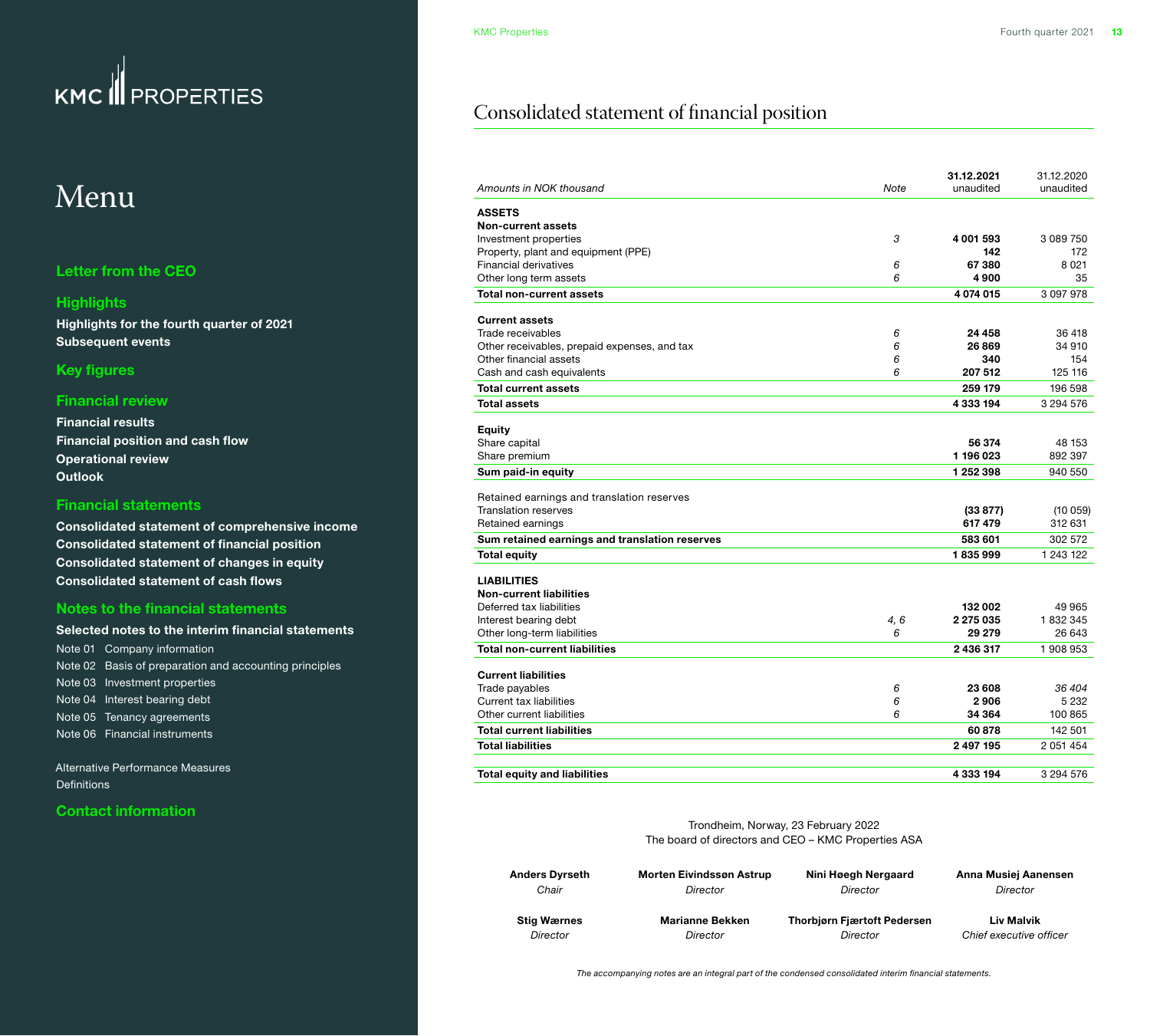## <span id="page-13-0"></span>Menu

#### **[Letter from the CEO](#page-1-0)**

#### **[Highlights](#page-2-0)**

**[Highlights for the fourth quarter of 2021](#page-2-0) [Subsequent events](#page-2-0)**

#### **[Key figures](#page-3-0)**

#### **[Financial review](#page-4-0)**

**[Financial results](#page-4-0) [Financial position and cash flow](#page-5-0) [Operational review](#page-6-0) [Outlook](#page-10-0)**

#### **[Financial statements](#page-11-0)**

**[Consolidated statement of comprehensive income](#page-11-0) [Consolidated statement of financial position](#page-12-0) Consolidated statement of changes in equity [Consolidated statement of cash flows](#page-14-0)**

#### **[Notes to the financial statements](#page-15-0)**

**[Selected notes to the interim financial statements](#page-15-0)** [Note 01 Company information](#page-15-0)  [Note 02 Basis of preparation and accounting principles](#page-15-0) [Note 03 Investment properties](#page-15-0) [Note 04 Interest bearing debt](#page-16-0) [Note 05 Tenancy agreements](#page-17-0) [Note 06 Financial instruments](#page-18-0) 

[Alternative Performance Measures](#page-19-0)  **Definitions** 

**[Contact information](#page-21-0)**

### Consolidated statement of changes in equity

| Amounts in NOK thousand                            | Note | Share<br>capital | Share<br>premium | Translation<br>reserves | Retained<br>earnings | Total<br>equity |
|----------------------------------------------------|------|------------------|------------------|-------------------------|----------------------|-----------------|
| Issue of shares 20 January 2020                    |      | 30               | (9)              |                         |                      | 21              |
| Issue of shares - liquidation                      |      | (30)             |                  |                         |                      | (30)            |
| Issue of shares 11 June 2020                       |      | 1000             | 199 000          |                         |                      | 200 000         |
| Issue of shares 30 November 2020                   |      | 294              | 244 200          |                         |                      | 244 494         |
| Reverse takeover                                   |      | 29 441           | (129961)         |                         |                      | (100520)        |
| Reverse takeover (original shares SRE)             |      | 1767             | 14 785           |                         |                      | 16 552          |
| Reverse takeover (loan converted to equity)        |      | 5 3 6 5          | 227 693          |                         |                      | 233 058         |
| Issue of shares private placement 22 December 2020 |      | 8571             | 291 429          |                         |                      | 300 000         |
| Issue of shares 23 December 2020 Dutch transaction |      | 1 7 1 4          | 58 286           |                         |                      | 60 000          |
| Transaction cost issue of shares                   |      |                  | (13026)          |                         |                      | (13026)         |
| Profit /(loss) for the period                      |      |                  |                  |                         | 312 631              | 312 631         |
| Other comprehensive income (translation reserves)  |      |                  |                  | (10059)                 |                      | (10059)         |
| Total equity at 31 December 2020                   |      | 48 153           | 892 397          | (10059)                 | 312 631              | 1 243 122       |
| <b>Issue of Shares</b>                             |      | 196              | 6398             |                         |                      | 6594            |
| <b>Issue of Shares</b>                             |      | 7 500            | 292 500          |                         |                      | 300 000         |
| <b>Issue of Shares</b>                             |      | 525              | 19 275           |                         |                      | 19800           |
| Transaction cost issue of shares                   |      |                  | (14547)          |                         |                      | (14547)         |
| Profit /(loss) for the period                      |      |                  |                  |                         | 304 847              | 304 847         |
| Other comprehensive income (translation reserves)  |      |                  |                  | (23 818)                |                      | (23 818)        |
| Total equity at 31 December 2021                   |      | 56 374           | 1 196 023        | (33 877)                | 617 479              | 1835999         |

*The accompanying notes are an integral part of the condensed consolidated interim financial statements.*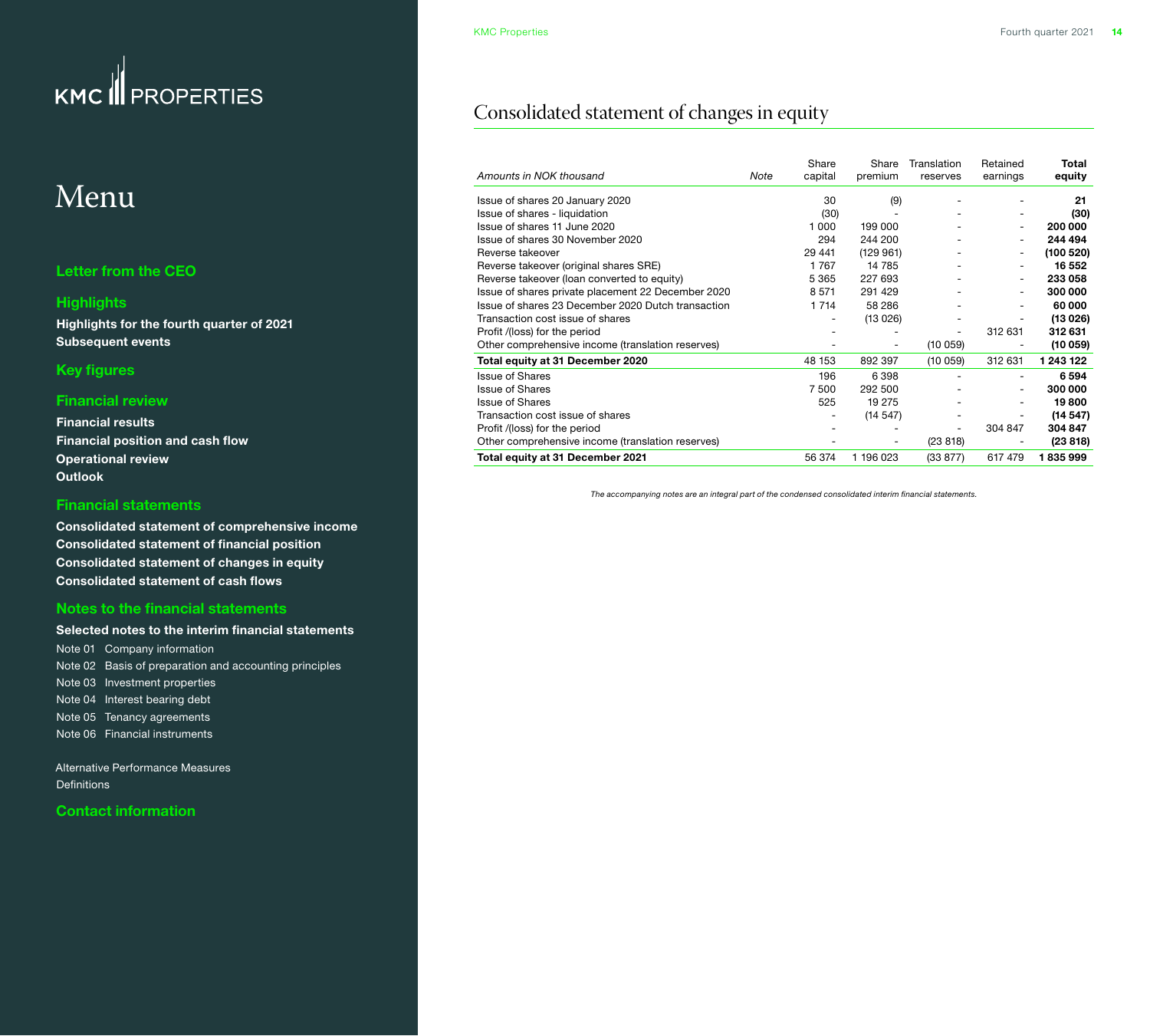## <span id="page-14-0"></span>Menu

#### **[Letter from the CEO](#page-1-0)**

#### **[Highlights](#page-2-0)**

**[Highlights for the fourth quarter of 2021](#page-2-0) [Subsequent events](#page-2-0)**

#### **[Key figures](#page-3-0)**

#### **[Financial review](#page-4-0)**

**[Financial results](#page-4-0) [Financial position and cash flow](#page-5-0) [Operational review](#page-6-0) [Outlook](#page-10-0)**

#### **[Financial statements](#page-11-0)**

**[Consolidated statement of comprehensive income](#page-11-0) [Consolidated statement of financial position](#page-12-0) [Consolidated statement of changes in equity](#page-13-0) Consolidated statement of cash flows**

#### **[Notes to the financial statements](#page-15-0)**

**[Selected notes to the interim financial statements](#page-15-0)** [Note 01 Company information](#page-15-0)  [Note 02 Basis of preparation and accounting principles](#page-15-0) [Note 03 Investment properties](#page-15-0) [Note 04 Interest bearing debt](#page-16-0) [Note 05 Tenancy agreements](#page-17-0) [Note 06 Financial instruments](#page-18-0) 

[Alternative Performance Measures](#page-19-0)  [Definitions](#page-20-0) 

**[Contact information](#page-21-0)**

### Consolidated statement of cash flows

| Amounts in NOK thousand                                       | Note           | Q4 2021   | Q4 2020                  | 2021      | 2020      |
|---------------------------------------------------------------|----------------|-----------|--------------------------|-----------|-----------|
| Cash flows from operating activities                          |                |           |                          |           |           |
| Earnings before tax                                           |                | 139 714   | 444 363                  | 382 271   | 406 941   |
| Depreciation of tangible assets                               |                | (667)     | 13                       | 308       | 18        |
| Fair value adjustment of investment properties                | 3              | (106 230) | (432984)                 | (310147)  | (404572)  |
| Financial items                                               |                | 9 3 0 5   | 2032                     | 75 719    | 22 013    |
| Change in working capital:                                    |                |           |                          |           |           |
| - change in trade and other receivables                       |                | (3146)    | (12 205)                 | 20 001    | (63 540)  |
| - change in trade and other payables, excl. corporate tax     |                | (12825)   | 69 778                   | (84686)   | 64 375    |
| Taxes paid                                                    |                | 3745      |                          | (2906)    |           |
| Net cash flow from operating activities                       |                | 29896     | 70 997                   | 80 560    | 25 235    |
| Acquisition of businesses, net of cash acquired               |                | 1986      |                          | 1986      | (1051956) |
| Investment in investment properties - net of cash             |                | (217 700) | $\overline{a}$           | (660146)  |           |
| Outflows from financial investments                           |                | 138       | (180)                    | (4865)    | (189)     |
| Interest received                                             |                | 6630      |                          | 6929      | 275       |
| Net cash flow from investment activities                      |                | (208947)  | (180)                    | (656096)  | (1051870) |
|                                                               |                |           |                          |           |           |
| Cash flows from financing activities                          |                |           |                          |           |           |
| Capital increase from issue of shares                         |                | 19800     |                          | 326 394   | 259 993   |
| Bond issue                                                    |                |           |                          |           | 1850000   |
| Change in interest bearing debt                               | $\overline{4}$ | 111 742   |                          | 436 690   |           |
| New current loans from Credit Institutions                    |                |           |                          |           |           |
| Settlement of current loans from Credit Institutions          | 4              |           |                          |           | (923 345) |
| Change in other long term debt                                |                | 4 189     |                          | 2636      |           |
| Transaction fees paid and other financial costs               |                | 2 7 8 1   |                          | (14547)   | (17655)   |
| Interest paid                                                 |                | (29134)   | (6439)                   | (93, 433) | (17378)   |
| Net cash flow from financing activities                       |                | 109 378   | (6439)                   | 657 740   | 1 151 615 |
| Effects of exchange-rate changes on cash and cash equivalents |                | 1 104     |                          | 191       | 135       |
| Net change in cash and cash equivalents                       |                | (68569)   | 64 378                   | 82 396    | 125 116   |
| Cash and cash equivalents at beginning of period              |                | 276 080   | $\overline{\phantom{0}}$ | 125 116   |           |
| Cash and cash equivalents at end of period                    |                | 207 512   | 64 378                   | 207 512   | 125 116   |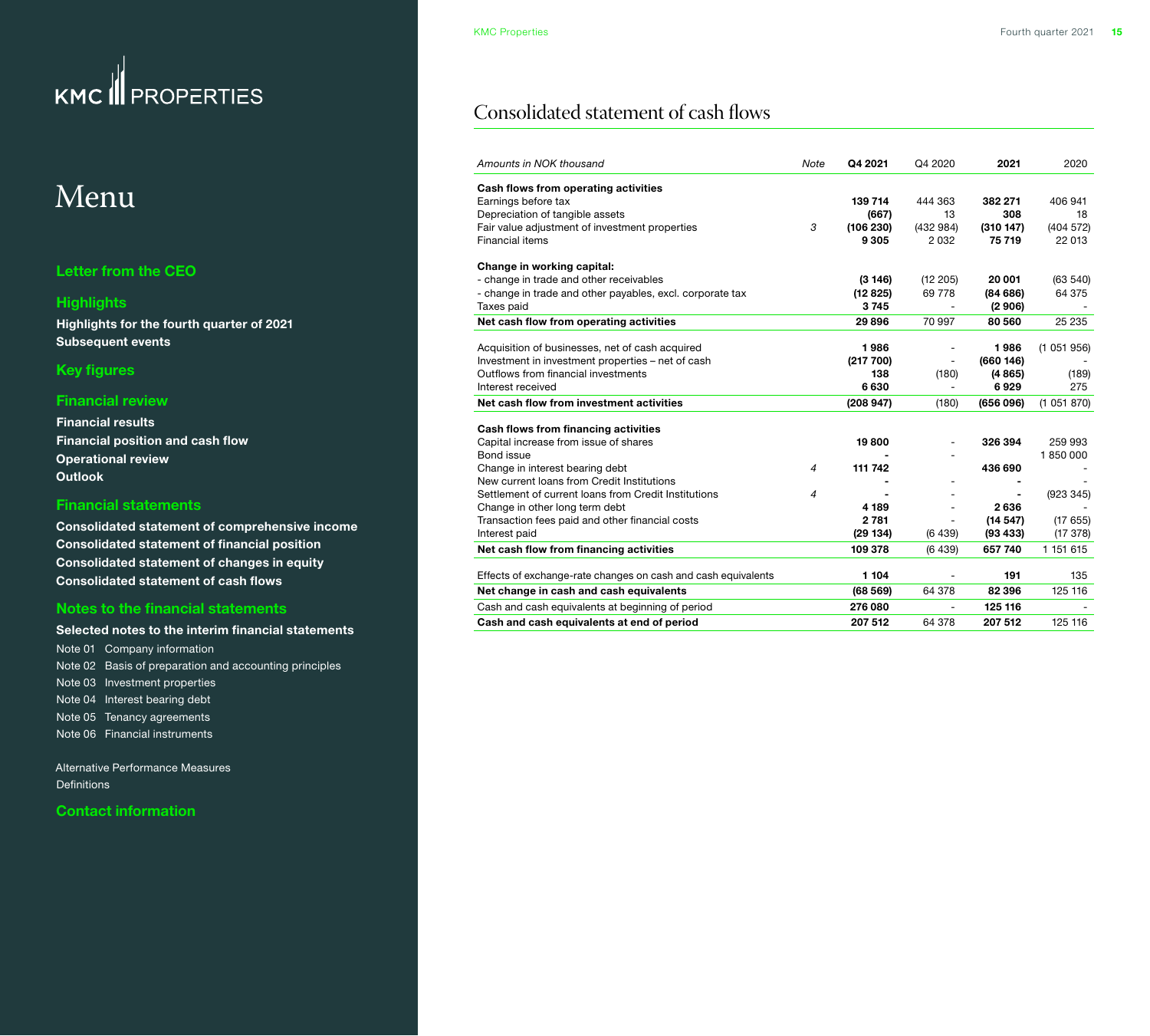### <span id="page-15-0"></span>FROPERTIES **KMC**

## Menu

#### **[Letter from the CEO](#page-1-0)**

#### **[Highlights](#page-2-0)**

**[Highlights for the fourth quarter of 2021](#page-2-0) [Subsequent events](#page-2-0)**

#### **[Key figures](#page-3-0)**

#### **[Financial review](#page-4-0)**

**[Financial results](#page-4-0) [Financial position and cash flow](#page-5-0) [Operational review](#page-6-0) [Outlook](#page-10-0)**

#### **[Financial statements](#page-11-0)**

**[Consolidated statement of comprehensive income](#page-11-0) [Consolidated statement of financial position](#page-12-0) [Consolidated statement of changes in equity](#page-13-0) [Consolidated statement of cash flows](#page-14-0)**

#### **Notes to the financial statements**

#### **Selected notes to the interim financial statements**

Note 01 Company information Note 02 Basis of preparation and accounting principles Note 03 Investment properties [Note 04 Interest bearing debt](#page-16-0) [Note 05 Tenancy agreements](#page-17-0) [Note 06 Financial instruments](#page-18-0) 

[Alternative Performance Measures](#page-19-0)  **Definitions** 

#### **[Contact information](#page-21-0)**

### Selected notes to the interim financial statements

#### **Note 01** Company information

The KMC Properties ASA Real Estate Group conducts business in Europe. The group's business idea is primarily to acquire and manage commercial industry and logistics properties. The property portfolio is mainly comprising industrial and logistics properties, in addition to a smaller proportion office property. The holding company, KMC Properties ASA, is a public limited liability company with headquarter in Trondheim, Norway.

In December 2020 KMC Properties ASA (formerly Storm Real Estate ASA) completed the acquisition of all the issued and outstanding shares in KMC Properties AS. The transaction was accounted for as a reversed takeover with KMC Properties AS being identified as the accounting acquirer. These consolidated financial statements have been prepared as if KMC Properties ASA is a continuation of KMC Properties AS.

The company's shares are listed on the Oslo Stock Exchange under the ticker "KMCP".

For more information, including company related risks, please see the annual report for 2020.

#### **Note 02** Basis of preparation and accounting principles

The results for the period have been prepared in accordance with IAS 34 Interim Financial Reporting. The accounting principles that have been used in the preparation of the interim financial statements are in conformity with the principles used in preparation of the annual financial statements for 2020. The financial reporting covers KMC Properties ASA and subsidiaries. The interim financial statements have not been audited.

#### **Note 03** Investment properties

The valuation of the properties at 31 December 2021 has been performed by an independent expert valuer, Cushman & Wakefield.

| Amounts in NOK million           | Q4 2021 | 2021    | 2020      |
|----------------------------------|---------|---------|-----------|
|                                  |         |         |           |
| <b>Opening balance</b>           | 3 705.1 | 3089.8  |           |
| Additions                        | 217.7   | 660.1   | 2695.2    |
| Fair value adjustments in period | 106.2   | 310.1   | 404.6     |
| Translation adjustment           | 27.5    | (58.5)  | (10.1)    |
| Value at period end              | 4 001.6 | 4 001.6 | 3 0 8 9.8 |

The sensitivity of the fair-value assessment of investment properties depends to a considerable extent on assumptions related to yield, interest rates, market rents and operating costs for the properties. The table below presents examples of how changes related to each of these variables influenced property values, at

31 December 2021, assuming all other variables remained constant (amounts in NOK million). However, there are interrelationships between these variables, and it is expected that a change in one variable may influence one or more of the other variables.

| Variables             | Change of variables                      | Value change (+) | Value change (-) |
|-----------------------|------------------------------------------|------------------|------------------|
| Exit yield            | $+/-$ 0.25 per cent points               | (53)             | 58               |
| Discount rate         | $+/-$ 0.25 per cent points               | (86)             | 88               |
| Operating costs       | $+/-$ 10 per cent                        | (10)             | 10               |
| Market rent           | $+/-$ 10 per cent                        | 178              | (178)            |
| Average rental growth | +/- 0.5 percentages points next 10 years | 132              | (129)            |

The calculations have been performed by Cushman & Wakefield in connection with the valuations at 31 December 2021. The calculations does not include the office building in Moscow.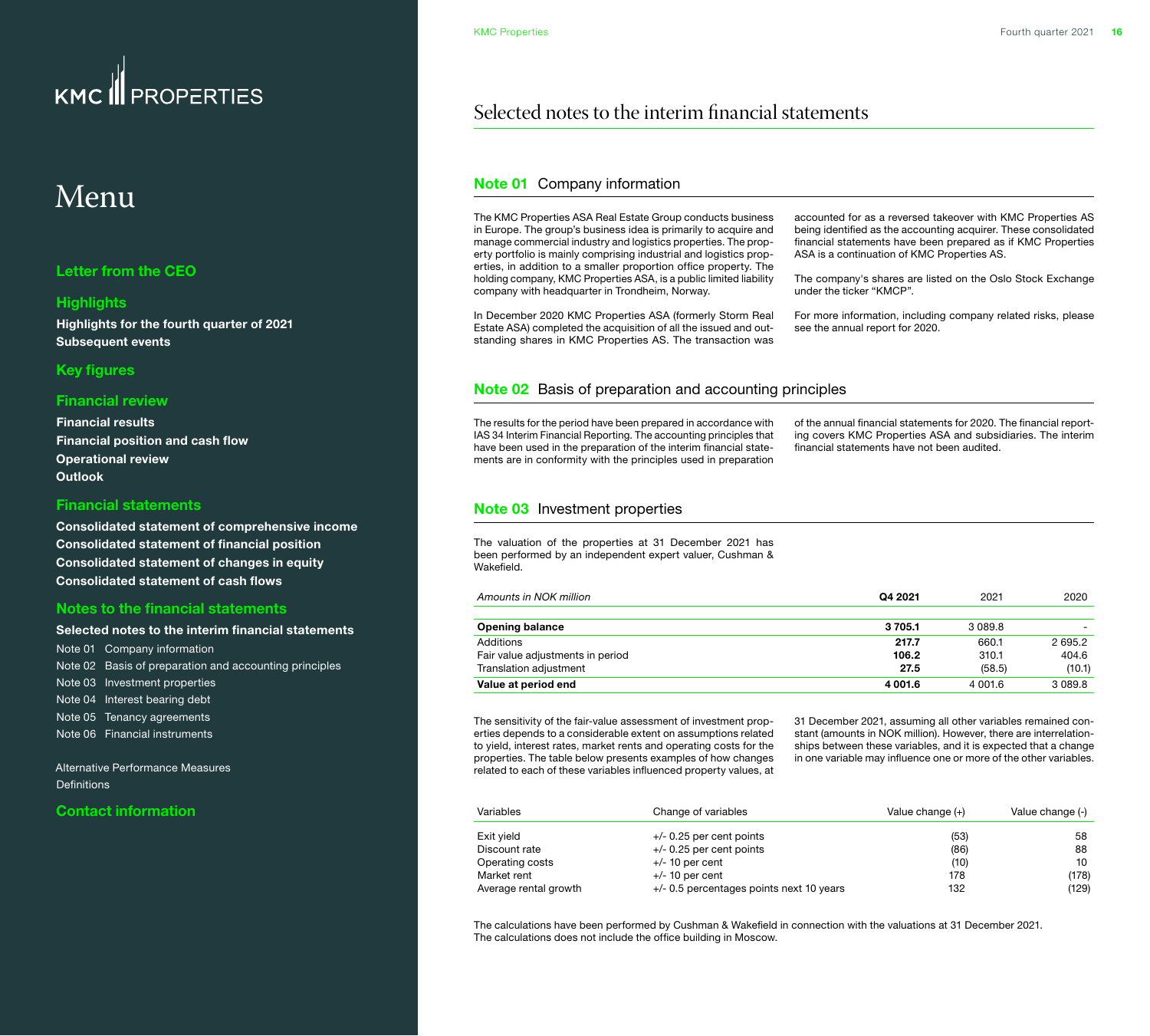## <span id="page-16-0"></span>Menu

#### **[Letter from the CEO](#page-1-0)**

#### **[Highlights](#page-2-0)**

**[Highlights for the fourth quarter of 2021](#page-2-0) [Subsequent events](#page-2-0)**

#### **[Key figures](#page-3-0)**

#### **[Financial review](#page-4-0)**

| <b>Financial results</b>                |
|-----------------------------------------|
| <b>Financial position and cash flow</b> |
| <b>Operational review</b>               |
| <b>Outlook</b>                          |

#### **[Financial statements](#page-11-0)**

**[Consolidated statement of comprehensive income](#page-11-0) [Consolidated statement of financial position](#page-12-0) [Consolidated statement of changes in equity](#page-13-0) [Consolidated statement of cash flows](#page-14-0)**

#### **[Notes to the financial statements](#page-15-0)**

#### **[Selected notes to the interim financial statements](#page-15-0)** [Note 01 Company information](#page-15-0)  [Note 02 Basis of preparation and accounting principles](#page-15-0) [Note 03 Investment properties](#page-15-0) Note 04 Interest bearing debt [Note 05 Tenancy agreements](#page-17-0)

[Note 06 Financial instruments](#page-18-0) 

[Alternative Performance Measures](#page-19-0)  [Definitions](#page-20-0) 

#### **[Contact information](#page-21-0)**

#### **Note 04** Interest bearing debt

| Amounts in NOK million                                                                       | Q4 2021 | 2021                     | 2020 |
|----------------------------------------------------------------------------------------------|---------|--------------------------|------|
| <b>Opening balance 1 October 2021</b>                                                        | 1850    | 1850                     |      |
| Net change in debt                                                                           |         |                          | 1850 |
| Interest-bearing debt at period end                                                          | 1850    | 1850                     | 1850 |
| Capitalised borrowing cost                                                                   | (12)    | (12)                     | (18) |
| Carrying amount interest-bearing debt*                                                       | 1838    | 1838                     | 1832 |
| Fair value of interest-bearing debt, excess value/ (reduced value) for the group in relation |         |                          |      |
| to book value*                                                                               | 43      | 43                       | 6    |
| *The fair value presented above is the excess value given by Nordic Bond Pricing AS.         |         |                          |      |
| <b>Bank loans:</b><br>Amounts in NOK million                                                 | Q4 2021 | 2021                     | 2020 |
|                                                                                              | 325     |                          |      |
| <b>Opening balance</b><br>Net change in debt                                                 | 112     | 437                      |      |
| Interest-bearing debt at period end                                                          | 437     | 437                      |      |
| Capitalised borrowing cost                                                                   |         |                          |      |
| Carrying amount interest-bearing debt at period end                                          | 437     | 437                      |      |
| Additional bank loan obtained before report date                                             | ۰       | $\overline{\phantom{0}}$ |      |

#### **Revolving credit facility:**

| Amounts in NOK million                | Q4 2021 | 2021                     | 2020 |
|---------------------------------------|---------|--------------------------|------|
| <b>Opening balance</b>                | -       | ۰                        |      |
| Net change in debt                    | -       | ۰                        |      |
| Interest-bearing debt at period end   | -       | -                        |      |
| Capitalised borrowing cost            | -       | $\overline{\phantom{0}}$ |      |
| Carrying amount interest-bearing debt | ۰       | $\overline{\phantom{0}}$ |      |

#### **Interest-bearing debt at period end:**

|                           | <b>NOK</b><br>million | Weighted<br>average<br>current<br>interest | Weighted<br>average<br>interest terms | Weighted<br>average<br>amortisation<br>plan bank<br>loans (years) | Weighted<br>average<br>years to final<br>maturity | In<br>compliance<br>with<br>covenants? |
|---------------------------|-----------------------|--------------------------------------------|---------------------------------------|-------------------------------------------------------------------|---------------------------------------------------|----------------------------------------|
| Bond loan                 | 1850                  | 4.76%                                      | 3 months NIBOR<br>$+4.25%$            | None                                                              | 2.1                                               | Yes                                    |
| Bank loan                 | 437                   | 3.60%                                      | 3 months NIBOR<br>$+2.5%$             | 20.5                                                              | 7.5                                               | Yes                                    |
| Revolving credit facility | 0                     | 3.10%                                      | 3 months NIBOR<br>$+2.25%$            | N/A                                                               | N/A                                               | Yes                                    |
| <b>Total</b>              | 2.287                 | 4.76%                                      | N/A                                   | 23.3                                                              | 2.7                                               | Yes                                    |

#### **Additional interest-bearing debt after period end:**

|                  | <b>NOK</b><br>million* | Weighted<br>average<br>current<br>interest <sup><math>1</math></sup> | Weighted<br>average<br>interest terms | Weighted<br>average<br>amortisation<br>plan bank<br>loans (years) | Weighted<br>average<br>years to final<br>maturity | In compliance<br>with<br>covenants? |
|------------------|------------------------|----------------------------------------------------------------------|---------------------------------------|-------------------------------------------------------------------|---------------------------------------------------|-------------------------------------|
| <b>Bank loan</b> | 65                     | 3.50%                                                                | 3 months NIBOR<br>$+2.40%$            | 25                                                                | 4.9                                               | Yes                                 |

*1) 3 months Nibor is set to 1.1 per cent.*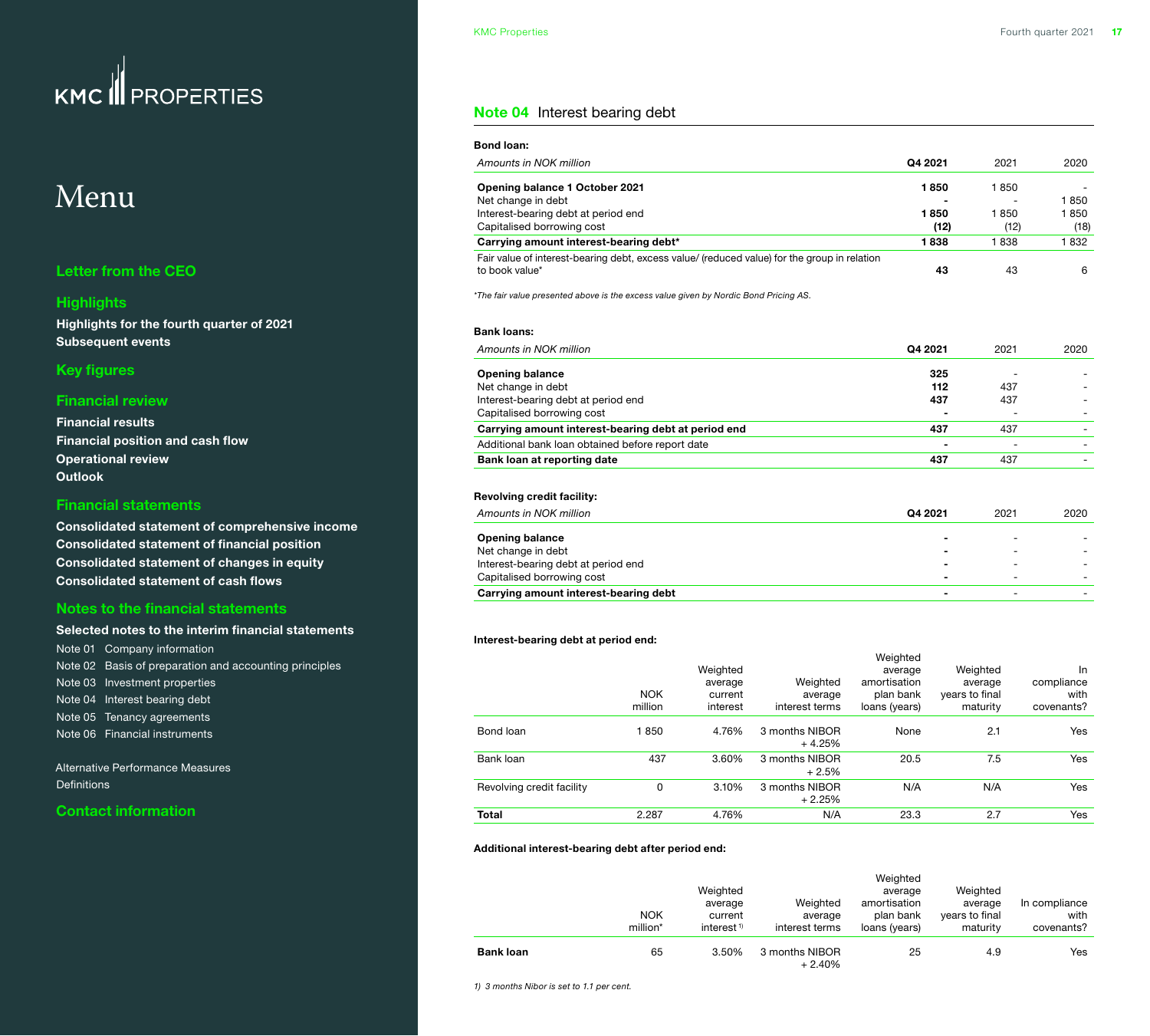## <span id="page-17-0"></span>Menu

#### **[Letter from the CEO](#page-1-0)**

#### **[Highlights](#page-2-0)**

**[Highlights for the fourth quarter of 2021](#page-2-0) [Subsequent events](#page-2-0)**

#### **[Key figures](#page-3-0)**

#### **[Financial review](#page-4-0)**

**[Financial results](#page-4-0) [Financial position and cash flow](#page-5-0) [Operational review](#page-6-0) [Outlook](#page-10-0)**

#### **[Financial statements](#page-11-0)**

**[Consolidated statement of comprehensive income](#page-11-0) [Consolidated statement of financial position](#page-12-0) [Consolidated statement of changes in equity](#page-13-0) [Consolidated statement of cash flows](#page-14-0)**

#### **[Notes to the financial statements](#page-15-0)**

#### **[Selected notes to the interim financial statements](#page-15-0)**

[Note 01 Company information](#page-15-0)  [Note 02 Basis of preparation and accounting principles](#page-15-0) [Note 03 Investment properties](#page-15-0) [Note 04 Interest bearing debt](#page-16-0) Note 05 Tenancy agreements [Note 06 Financial instruments](#page-18-0) 

[Alternative Performance Measures](#page-19-0)  **Definitions** 

#### **[Contact information](#page-21-0)**

#### **Security bond loan:**

| Q4 2021<br>Amounts in NOK million                                                       | 2021        |
|-----------------------------------------------------------------------------------------|-------------|
| 2964.1<br>Pledged property portfolio<br>Disposal account<br>70.0                        | 2943.3      |
| Opening balance security <sup>1)</sup><br>3 0 3 4 .1                                    | 2943.3      |
| Investments in pledged property portfolio<br>17.9                                       | 110.9       |
| Sale of assets in pledged property portfolio<br>0.0                                     | (133.3)     |
| Inflow disposal account<br>0.0                                                          | 133.3       |
| Outflow disposal account<br>(29.3)                                                      | (92.6)      |
| Fair value and translation adjustments pledged property portfolio <sup>2)</sup><br>47.1 | 78.9        |
| Value security end of period<br>3069.8                                                  | 3 0 6 9 . 8 |

*1) The bond is secured by, in addition to mortgages over the properties, share charges over the shares of the guarantors, pledges over bank accounts, Norwegian floating charges over trade receivables, and certain other floating charges / enterprise mortgages in Finland, Denmark and Sweden 2) In accordance with valuation from Cushman & Wakefield at 31 December 2021.*

During 2021 the group has entered into agreements with tenants concerning development of properties pledged in favour of the bond holders. In total NOK 110.9 million have been invested in the pledged property portfolio, with an average yield-on-cost of approximately 7.5 per cent, contributing to the large fair value adjustment in the period. The investments have been financed with excess liquidity.

The bond terms governing the bond issue, require that all funds received from sale of pledged properties shall be paid into a bank account blocked and pledged in favour of the bond holders (the "Disposal Account"). Funds from the Disposal Account may be

used to finance development of properties in the bond security package. Hence, in accordance with the bond terms, KMC Properties ASA sold Havnegata 16 AS from KMC Properties AS to KMC Properties II Norway AS for NOK 133.3 million, on 2 July 2021. The purchase was done using standard terms, and the price was based on Cushman and Wakefield's valuation of the property at 15 June 2021. The acquisition was partly financed through a bank loan of NOK 86 million. The purchase price was paid to the Disposal Account. Since then, Nordic Trustee has released NOK 92.6 million from the Disposal Account to finance the investments in the pledged property portfolio.

#### **Note 05** Tenancy agreements

The group mainly enters into long-term lease agreements with solid counterparties, strategically located for the tenants. Most lease contracts are "triple-net barehouse lease agreements". Lease payments of the contracts include CPI increases.

#### **Net operating income (NOI) from properties:**

| Amounts in NOK million     | Q4 2021 | 2021   | 2020  |
|----------------------------|---------|--------|-------|
| Rental income (Norway)     | 34.8    | 121.7  | 28.5  |
| Rental income (Sweden)     | 6.6     | 28.7   | 11.6  |
| Rental income (Denmark)    | 5.9     | 23.7   | 10.9  |
| Rental income (Holland)    | 6.7     | 26.8   |       |
| Rental income (Other)      | 7.7     | 25.8   | 0.8   |
| <b>Total rental income</b> | 61.7    | 226.1  | 51.8  |
| Property related costs     | (3.3)   | (11.5) | (2.8) |
| <b>NOI from properties</b> | 58.4    | 214.6  | 49.0  |
|                            |         |        |       |

#### **Summary of significant contracts**

There were no significant investments or acquisitions with related parties in Q4 2021, but a substantial part of rental income is from rental contracts with related parties.

| Amounts in NOK million                                 | Q4 2021 | 2021  | 2020                     |
|--------------------------------------------------------|---------|-------|--------------------------|
| Rental income from largest tenants in the period       |         |       |                          |
| <b>BEWI &amp; subsidiaries</b>                         | 16.8    | 93.9  | 34.6                     |
| Insula & subsidiaries                                  | 11.7    | 47.5  |                          |
| Grøntvedt                                              | 5.9     | 24.2  |                          |
| <b>PSW Technology</b>                                  | 6.1     | 10.8  | $\overline{\phantom{0}}$ |
| Total rental income from largest tenants in the period | 50.4    | 186.3 | 34.6                     |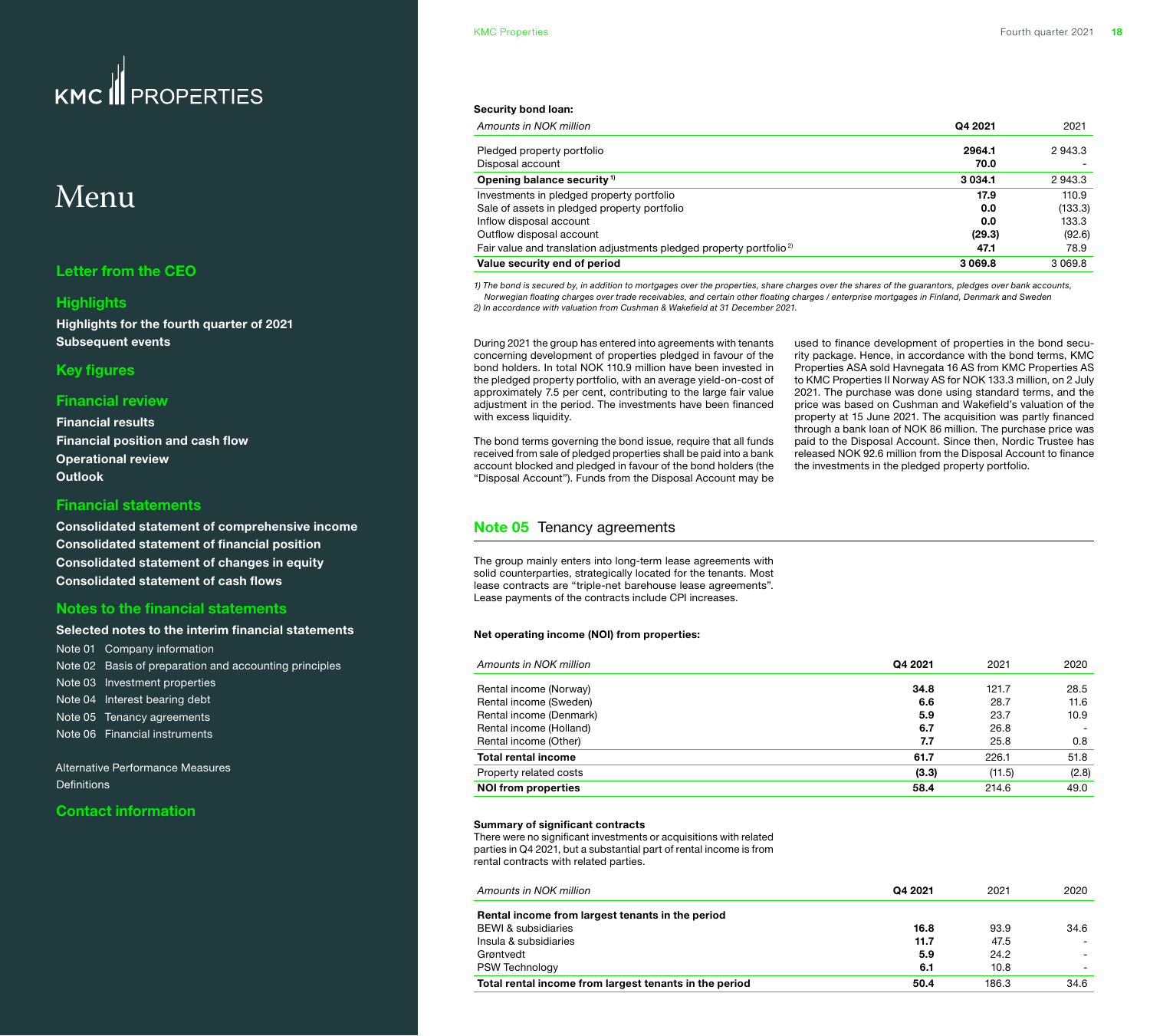### <span id="page-18-0"></span>Menu

#### **[Letter from the CEO](#page-1-0)**

#### **[Highlights](#page-2-0)**

**[Highlights for the fourth quarter of 2021](#page-2-0) [Subsequent events](#page-2-0)**

#### **[Key figures](#page-3-0)**

#### **[Financial review](#page-4-0)**

**[Financial results](#page-4-0) [Financial position and cash flow](#page-5-0) [Operational review](#page-6-0) [Outlook](#page-10-0)**

#### **[Financial statements](#page-11-0)**

**[Consolidated statement of comprehensive income](#page-11-0) [Consolidated statement of financial position](#page-12-0) [Consolidated statement of changes in equity](#page-13-0) [Consolidated statement of cash flows](#page-14-0)**

#### **[Notes to the financial statements](#page-15-0)**

#### **[Selected notes to the interim financial statements](#page-15-0)** [Note 01 Company information](#page-15-0)  [Note 02 Basis of preparation and accounting principles](#page-15-0) [Note 03 Investment properties](#page-15-0) [Note 04 Interest bearing debt](#page-16-0) [Note 05 Tenancy agreements](#page-17-0) Note 06 Financial instruments

[Alternative Performance Measures](#page-19-0)  [Definitions](#page-20-0) 

#### **[Contact information](#page-21-0)**

#### **Note 06** Financial instruments

The carrying amount of financial instruments in the group's balance sheet is considered to provide a reasonable expression of their fair value, with the exception of interest-bearing debt. The fair value of interest-bearing debt is described in note 5. A specification of the group's financial instruments is presented below.

|                                                  | Amortised  | Fair value through       |            |            |
|--------------------------------------------------|------------|--------------------------|------------|------------|
|                                                  | cost       | profit or loss           | Total      |            |
| Amounts in NOK million                           | 31.12.2021 | 31.12.2021               | 31.12.2021 | 31.12.2020 |
| <b>Financial assets</b>                          |            |                          |            |            |
| Cash and cash equivalents                        | 207.5      |                          | 207.5      | 125.1      |
| Land plot lease agreements (financial asset)     |            |                          |            | 0.9        |
| Currency and interest swaps (long-term)          |            | 67.4                     | 67.4       | 8.0        |
| Currency and interest swaps (short-term)         |            | 0.3                      | 0.3        | 0.1        |
| Trade receivables (non-interest bearing)         | 24.5       |                          | 24.5       | 36.4       |
| Other receivables                                | 14.2       |                          | 14.2       | 34.9       |
| <b>Total financial assets</b>                    | 250.5      | 67.7                     | 318.2      | 205.5      |
| <b>Financial liabilities</b>                     |            |                          |            |            |
| Interest-bearing loans and borrowings            | 2 2 7 5 .0 | $\overline{\phantom{a}}$ | 2275.0     | 1832.3     |
| Land plot lease agreements (financial liability) | 19.5       |                          | 19.5       | 0.9        |
| Other financial liabilities                      | 9.4        |                          | 9.4        | 26.6       |
| Trade payables (non-interest bearing)            | 23.6       |                          | 23.6       | 36.4       |
| Other current liabilities (non-interest bearing) | 38.0       |                          | 38.0       | 106.1      |
| <b>Total financial liabilities</b>               | 2 3 6 5 .5 | -                        | 2 3 6 5 .5 | 2 0 0 2.4  |
| Net financial assets and liabilities             | (2 115.1)  | 67.7                     | (2047.3)   | (1796.8)   |

#### **Interest bearing loans**

| Amounts in thousands NOK            | 31.12.2021 | 31.12.2020 |
|-------------------------------------|------------|------------|
| Bond                                | 1850.0     | 850.0      |
| Bank loan                           | 436.7      |            |
| RCF (short-term)                    | $\,$       |            |
| <b>Total interest-bearing loans</b> | 2 2 8 6 .9 | 850.0      |
| Hedged amount (fixed interest)      | 1 240.0    | 740.0      |
| Hedge ratio                         | 54%        | 40%        |

#### **Swap agreements at period end**

| Swap agreement      | Currency<br>amount (million) | Start date | Maturity date | Fixed currency rate | <b>Fixed interest</b>    |
|---------------------|------------------------------|------------|---------------|---------------------|--------------------------|
| Interest & currency | <b>NOK 335</b>               | 23.12.2020 | 11.12.2023    | $EUR/NOK = 10.630$  | EURIBOR = $-0.51\%$      |
| Interest & currency | NOK 240                      | 23.12.2020 | 11.12.2023    | $SEK/NOK = 1.050$   | $STIBOR = 0.017\%$       |
| Interest & currency | <b>NOK 165</b>               | 23.12.2020 | 11.12.2023    | $DKK/NOK = 1.428$   | DANISH IBOR = $-0.505\%$ |
| Interest            | <b>NOK 500</b>               | 13.07.2021 | 31.12.2030    | Not applicable      | $NIBOR = 1.5175%$        |
| Interest            | <b>EUR 32</b>                | 11.12.2023 | 13.12.2027    | Not applicable      | EURIBOR = $-0.03\%$      |
| Interest            | <b>SEK 120</b>               | 11.12.2023 | 13.12.2027    | Not applicable      | $STIBOR = 0.686\%$       |
| Interest            | <b>DKK 120</b>               | 11.12.2023 | 13.12.2027    | Not applicable      | DANISH IBOR = $0.215%$   |

#### **Additional swap agreements obtained after period end**

| Swap agreement | Currency<br>amount (million) | Start date | Maturity date | Fixed currency rate | Fixed interest   |
|----------------|------------------------------|------------|---------------|---------------------|------------------|
| Interest       | <b>NOK 35</b>                | 10.02.2022 | 10.02.2027    | Not applicable      | $NIBOR = 2.305%$ |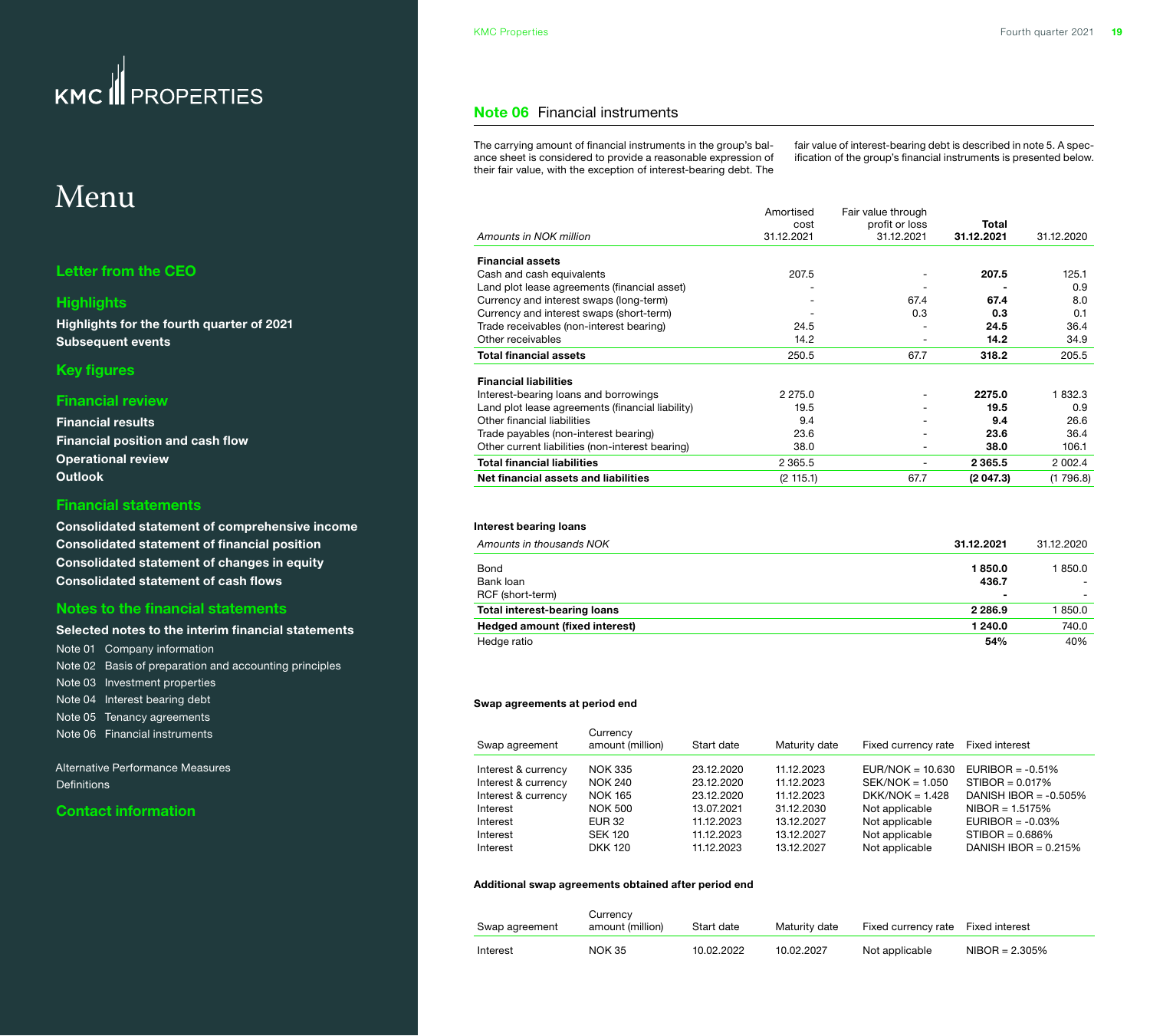## <span id="page-19-0"></span>Menu

#### **[Letter from the CEO](#page-1-0)**

#### **[Highlights](#page-2-0)**

**[Highlights for the fourth quarter of 2021](#page-2-0) [Subsequent events](#page-2-0)**

#### **[Key figures](#page-3-0)**

#### **[Financial review](#page-4-0)**

**[Financial results](#page-4-0) [Financial position and cash flow](#page-5-0) [Operational review](#page-6-0) [Outlook](#page-10-0)**

#### **[Financial statements](#page-11-0)**

**[Consolidated statement of comprehensive income](#page-11-0) [Consolidated statement of financial position](#page-12-0) [Consolidated statement of changes in equity](#page-13-0) [Consolidated statement of cash flows](#page-14-0)**

#### **[Notes to the financial statements](#page-15-0)**

#### **[Selected notes to the interim financial statements](#page-15-0)** [Note 01 Company information](#page-15-0)  [Note 02 Basis of preparation and accounting principles](#page-15-0) [Note 03 Investment properties](#page-15-0) [Note 04 Interest bearing debt](#page-16-0) [Note 05 Tenancy agreements](#page-17-0) [Note 06 Financial instruments](#page-18-0)

Alternative Performance Measures **Definitions** 

#### **[Contact information](#page-21-0)**

The table below shows an analysis of fair values of financial instruments in the Statement of Financial Position at 31 December 2021, grouped by level in the fair value hierarchy:

- Level 1 Quoted prices in active markets that the entity can access at the measurement date.
- Level 2 Use of a model with inputs other than level 1 that are directly or indirectly observable market data.
- Level 3 Use of a model with inputs that are not based on observable market data.

#### **Financial assets measured at fair value:** *Amounts in NOK thousands* Level 1 Level 2 Level 3 **Sum**

| Sum financial assets measured at fair value | $\overline{\phantom{a}}$ |  |  |
|---------------------------------------------|--------------------------|--|--|
| Currency and interest swaps (short-term)    | $\overline{\phantom{0}}$ |  |  |
| Currency and interest swaps (long-term)     | $\overline{\phantom{a}}$ |  |  |
|                                             |                          |  |  |

#### Alternative Performance Measures

KMC Properties ASA's financial information is prepared in accordance with the international financial reporting standards (IFRS). In addition, the company reports alternative performance measures (APMs) that are regularly reviewed by management to enhance the understanding of the company's performance as a supplement, but not as a substitute, to the financial statements prepared in accordance with IFRS. Financial APMs are intended to enhance comparability of the results and cash flows from period to period. The financial APMs reported by KMC Properties ASA are the APMs that, in management's view, provide relevant supplemental information of the company's financial position and performance. Operational measures such as, but not limited to, occupancy and WAULT are not defined as financial APMs according to ESMA's guidelines.

#### **Net Asset Value adjusted (NAV adjusted)**

| Amounts in NOK million                      | 31.12.2021 | 31.12.2020 |
|---------------------------------------------|------------|------------|
| Total equity                                | 1836       | 1 2 4 3    |
| Deferred tax liabilities                    | 132        | 50         |
| Net asset value (NAV)                       | 1968       | 1 293      |
| Debt ratio – group net LTV                  |            |            |
| Amounts in NOK million                      | 31.12.2021 | 31.12.2020 |
| Interest bearing debt (bond, nominal value) | 1850       | 1850       |
| Bank loan                                   | 437        |            |
| Loans from credit institutions (RCF)        |            |            |
| Cash and cash equivalents                   | (208)      | (125)      |
| Mark-to-market hedge adjustment             | (67)       | (8)        |
| Net interest-bearing debt                   | 2012       | 1 7 1 7    |
| Investment property (market value)          | 4 0 0 2    | 3090       |
| <b>Group net LTV</b>                        | 50.3%      | 55.6%      |

#### **Net income from property management**

| Amounts in NOK million                                                           | Q4 2021        | 2021            | 2020           |
|----------------------------------------------------------------------------------|----------------|-----------------|----------------|
| Operating profit (loss) before fair value adjustments<br>Net realised financials | 42.1<br>(18.5) | 148.2<br>(82.1) | 30.4<br>(22.1) |
| Net income from property management                                              | 23.7           | 66.1            | 8.3            |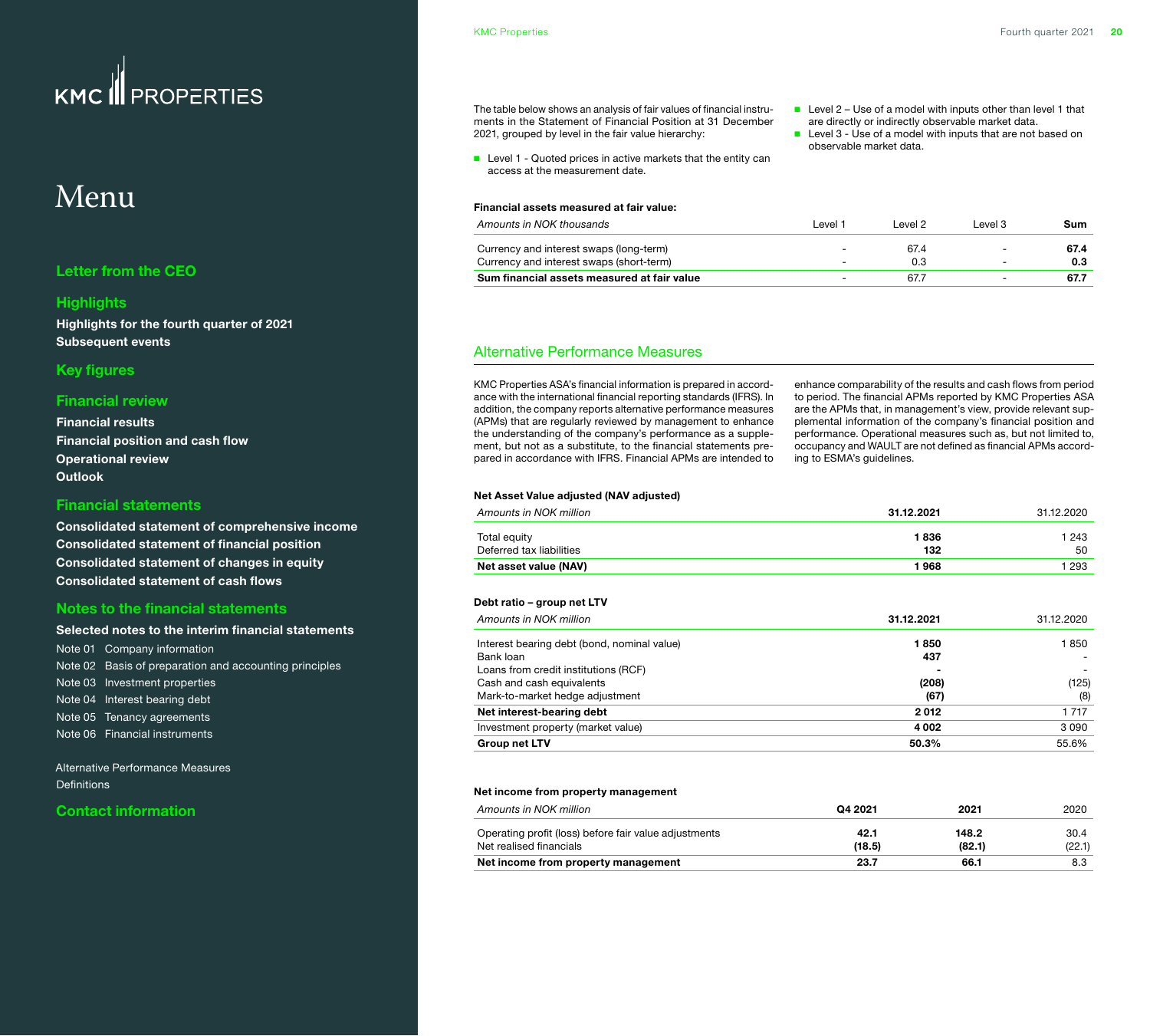## <span id="page-20-0"></span>Menu

#### **[Letter from the CEO](#page-1-0)**

#### **[Highlights](#page-2-0)**

**[Highlights for the fourth quarter of 2021](#page-2-0) [Subsequent events](#page-2-0)**

#### **[Key figures](#page-3-0)**

#### **[Financial review](#page-4-0)**

**[Financial results](#page-4-0) [Financial position and cash flow](#page-5-0) [Operational review](#page-6-0) [Outlook](#page-10-0)**

#### **[Financial statements](#page-11-0)**

**[Consolidated statement of comprehensive income](#page-11-0) [Consolidated statement of financial position](#page-12-0) [Consolidated statement of changes in equity](#page-13-0) [Consolidated statement of cash flows](#page-14-0)**

#### **[Notes to the financial statements](#page-15-0)**

**[Selected notes to the interim financial statements](#page-15-0)** [Note 01 Company information](#page-15-0)  [Note 02 Basis of preparation and accounting principles](#page-15-0) [Note 03 Investment properties](#page-15-0) [Note 04 Interest bearing debt](#page-16-0) [Note 05 Tenancy agreements](#page-17-0) [Note 06 Financial instruments](#page-18-0) 

[Alternative Performance Measures](#page-19-0)  Definitions

**[Contact information](#page-21-0)**

#### **Definitions**

| <b>Bonds, or the Bond Issue</b>  | The company's placement of a NOK 1 850 million senior secured bond with 3 years<br>tenor issued on 11 December 2020                                                                                                                                                                                                                                                                                                                                |  |
|----------------------------------|----------------------------------------------------------------------------------------------------------------------------------------------------------------------------------------------------------------------------------------------------------------------------------------------------------------------------------------------------------------------------------------------------------------------------------------------------|--|
| Covid-19                         | The outbreak of the coronavirus SARS-CoV-2                                                                                                                                                                                                                                                                                                                                                                                                         |  |
| <b>Cushman &amp; Wakefield</b>   | Cushman & Wakefield Realkapital, Kronprinsesse Märthas plass 1, 0125 Oslo, Norway,                                                                                                                                                                                                                                                                                                                                                                 |  |
| <b>Gross Rental Income (GRI)</b> | Equals total income                                                                                                                                                                                                                                                                                                                                                                                                                                |  |
| Independent valuer               | Cushman & Wakefield                                                                                                                                                                                                                                                                                                                                                                                                                                |  |
| Loan-to-Value (LTV)              | Total net nominal value of interest-bearing debt divided by the total market value of<br>the property portfolio.                                                                                                                                                                                                                                                                                                                                   |  |
| Market value of portfolio        | The market value of all properties owned by the parent company and subsidiaries.                                                                                                                                                                                                                                                                                                                                                                   |  |
| Net Asset Value, adjusted (NAV)  | NAV from an ordinary long-term operational perspective of the business. Based on<br>total equity in the balance sheet, adjustments are made for the carrying amount of<br>deferred tax                                                                                                                                                                                                                                                             |  |
| <b>NOK</b>                       | The Norwegian Krone, the official currency of Norway                                                                                                                                                                                                                                                                                                                                                                                               |  |
| Occupancy rate (%)               | Leased lettable area (sqm) / total lettable area (sqm)                                                                                                                                                                                                                                                                                                                                                                                             |  |
| <b>OPEX</b>                      | Operating expense, measured by total operating expenses – Salary expenses                                                                                                                                                                                                                                                                                                                                                                          |  |
| SG&A                             | Selling, general & administrative expenses, calculated as salary expenses                                                                                                                                                                                                                                                                                                                                                                          |  |
| <b>Property related expenses</b> | Property-related expenses include administrative costs related to the management of<br>the properties as well as operating and maintenance costs.                                                                                                                                                                                                                                                                                                  |  |
| <b>SWAP</b>                      | A swap is an agreement between two parties to exchange sequences of cash flows<br>for a set period of time                                                                                                                                                                                                                                                                                                                                         |  |
| <b>WAULT</b>                     | Weighted Average Unexpired Lease Term measured as the remaining contractual rent<br>amounts of the current lease contracts of the investment properties of the group, includ-<br>ing areas that have been re-let and signed new contracts, adjusted for termination rights<br>and excluding any renewal options, divided by contractual rent, including renewed and<br>signed new contracts. The Gasfield property is excluded in the calculation. |  |